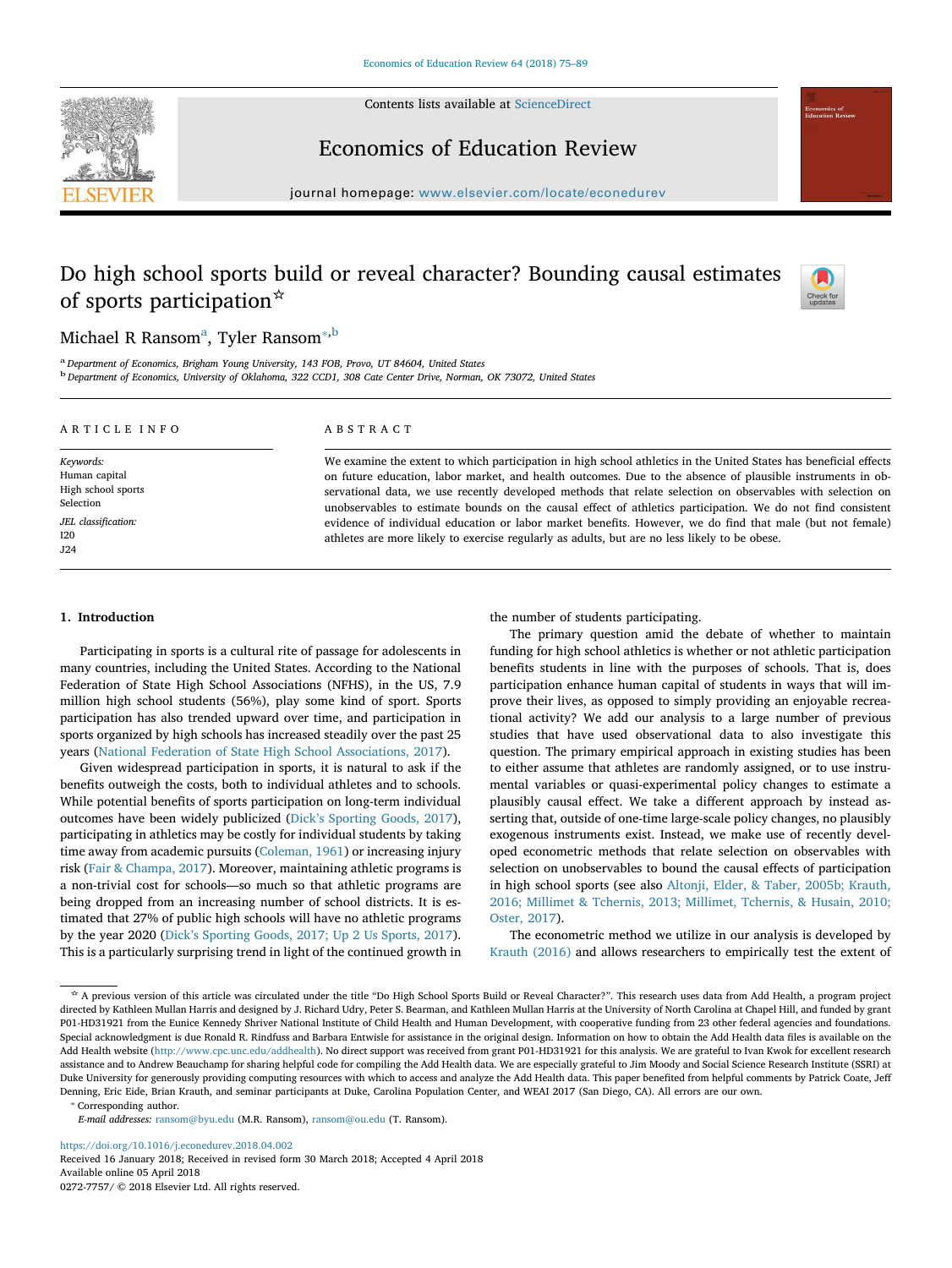deviations from exogeneity in a linear model with univariate treatment. Specifically, this method puts bounds on the correlation between the policy variable and the unobservable characteristics relative to the correlation between the policy variable and observable characteristics. We implement the method as a sensitivity analysis to include the case where sports participation is correlated with the error term in the outcome equation.

Athletic participation is strongly positively correlated with a number of outcomes—including high school graduation, college attendance, college graduation, wages, exercise habits, and absence of obesity—but we find that this correlation is almost completely due to selection. For most of the outcomes that we consider, we find that even if the correlation between athletic participation and unobservable characteristics is a small fraction of the correlation between athletic participation and observable characteristics, then there is no effect of sports. Across several different outcomes and different samples, we find no consistent benefit from high school sports. However, in a few cases that we discuss below, we do find statistically significant effects from sports participation that are arguably causal.

We analyze three separate nationally representative longitudinal surveys that link athletic participation in high school with future individual outcomes such as post-secondary education, labor market earnings, health, and propensity to engage in risky behaviors. The three surveys are the National Longitudinal Survey of Youth, 1979 (NLSY79); the National Education Longitudinal Study of 1988 (NELS:88); and the National Longitudinal Study of Adolescent to Adult Health (Add Health). Each of these studies has been used previously by researchers to analyze effects of high school sports, but no study has jointly analyzed all three.

Our primary contributions are three-fold: *(i)* to assess the sensitivity of previous causal claims using recently developed econometric methods; *(ii)* to document the impact of sports participation on health and behavioral outcomes in addition to education and labor market outcomes; and *(iii)* to examine heterogeneity in the effects by gender.

Our generally null results inform the policy debate on high school sports by providing evidence against claims that sports foster skills that improve educational or labor market outcomes. Such skills, often mentioned by proponents of high school athletics, include leadership, teamwork, patience, persistence, and positive health habits (Dick's Sporting Goods, 2017). There are two potential pathways through which this null effect might operate. First, participation in sports requires a minimum level of social or health skill. For sports participation to be causal, it would need to be the case that post-participation skill levels among athletes be even higher than the initial levels of these skills. Second, even if sports raise the level of these skills among participants, it is possible that alternative activities such as nonathletic clubs also foster these skills. That is, sports participation might crowd out other activities that would encourage accumulation of the same or similarly valuable skills.

Our paper proceeds as follows. In the next section, we outline the relevant variables from our various data sources. Section 3 discusses reasons for why athletics might have an impact on future outcomes and also discusses identification problems and how our method overcomes them. Section 4 presents our primary empirical results, and Section 5 concludes.

## 2. Data

Our analysis makes use of three separate nationally representative American data sets that survey youth during their secondary school

years with repeated surveys into their adult life. The three studies we use are: *(i)* the National Longitudinal Survey of Youth 1979 (NLSY79); *(ii)* the National Education Longitudinal Study of 1988 (NELS:88); and *(iii)* the National Longitudinal Study of Adolescent to Adult Health (Add Health).<sup>2</sup> Each survey contains slightly different information on sports participation, as well as other contextual variables and outcomes. Below, we summarize the similarities and differences among the three surveys.

## *2.1. NLSY79*

The NLSY79 surveyed 12,686 American youth who were between the ages of 14 and 22 in 1979 and followed respondents annually or biennially for 25 rounds, until 2012. Youth were sampled at the household level, and all interviews were conducted at home. The NLSY79 includes data on the following topics which are relevant to our analysis: *(i)* personal and family background, including cognitive and non-cognitive test scores, race, ethnicity, family income, parental education, parental co-residence, and year of birth<sup>3</sup>; (ii) high school sports participation; *(iii)* educational attainment, including high school graduation, post-secondary college attendance, and four-year college graduation; *(iv)* labor market outcomes, including full-time employment status and wages; and *(v)* health outcomes such as height and weight, which we use to compute Body Mass Index (BMI), the metric used to diagnose obesity.

The sports participation question in the NLSY79 is asked in the fifth round of survey, when respondents would have been between 19 and 27 years old, and asks respondents to select from a list all high school clubs or extracurricular activities they had participated in. The list of activities includes student government, performing arts, yearbook/ newspaper staff, National Honor Society, and "athletics, cheerleading, or pep clubs." An additional question asks each respondent to identify the activity that he/she was "most active in." We consider this alternative definition in a robustness check later on.

## *2.2. NELS:88*

The NELS:88 was conducted by the United States National Center for Educational Statistics (NCES). The potential sample consists of about 25,000 students from 1052 randomly selected public and private schools in the United States. Respondents were 8th-grade students in 1988 at the time the survey was initiated. (Each school could contribute up to 26 students to the sample.) The study conducted four additional follow-ups: in 1990 (when most of the cohort was in the 10th grade); in 1992 (12th grade); again in 1994 (two years after most students had left high school); and a final follow-up in 2000 (when most students would have been out of high school for eight years). The survey includes responses from students, parents, teachers, and school administrators, so there are detailed data about parental background, school activities, and school characteristics. The NELS:88 contains information on race, ethnicity, family income, parental education, parental co-residence, and intelligence test scores. We observe post-secondary education and college graduation as educational outcomes. Labor market outcomes include full-time employment status in 2000 and earnings in 1999. Respondents also report exercise and drinking habits in the final round of the survey.

<sup>&</sup>lt;sup>1</sup> Ewing (1998), Barron, Ewing, and Waddell (2000), and Ewing (2007) use the NLSY79; Anderson (1998), Anderson (2001), Leeds, Miller, and Stull (2007), Lipscomb (2007), and Troutman and Dufur (2007) each use the NELS:88; and Gorry (2016) and Rees and Sabia (2010) both use the Add Health.

<sup>2</sup> There is a fourth survey that tracks American youth through adulthood. The 1997 panel of the NLSY (the NLSY97) surveyed 8984 youth who were born between 1980 and 1984. The panel began collecting data in 1997 and completed its 17th round in 2015. The NLSY97 does not collect information on participation in extracurricular activities during high school, so we are unable to use it in our analysis.

 $^3$  We use as the cognitive test score the Armed Forces Qualifying Test (AFQT) score. For the non-cognitive test score we use the Rotter Locus of Control, which is a measure of the extent to which individuals believe their outcomes are due to their own effort, or due to luck. The Rotter score in the NLSY79 has a maximum of 16, with lower values corresponding to more "control" and higher values corresponding to more "luck."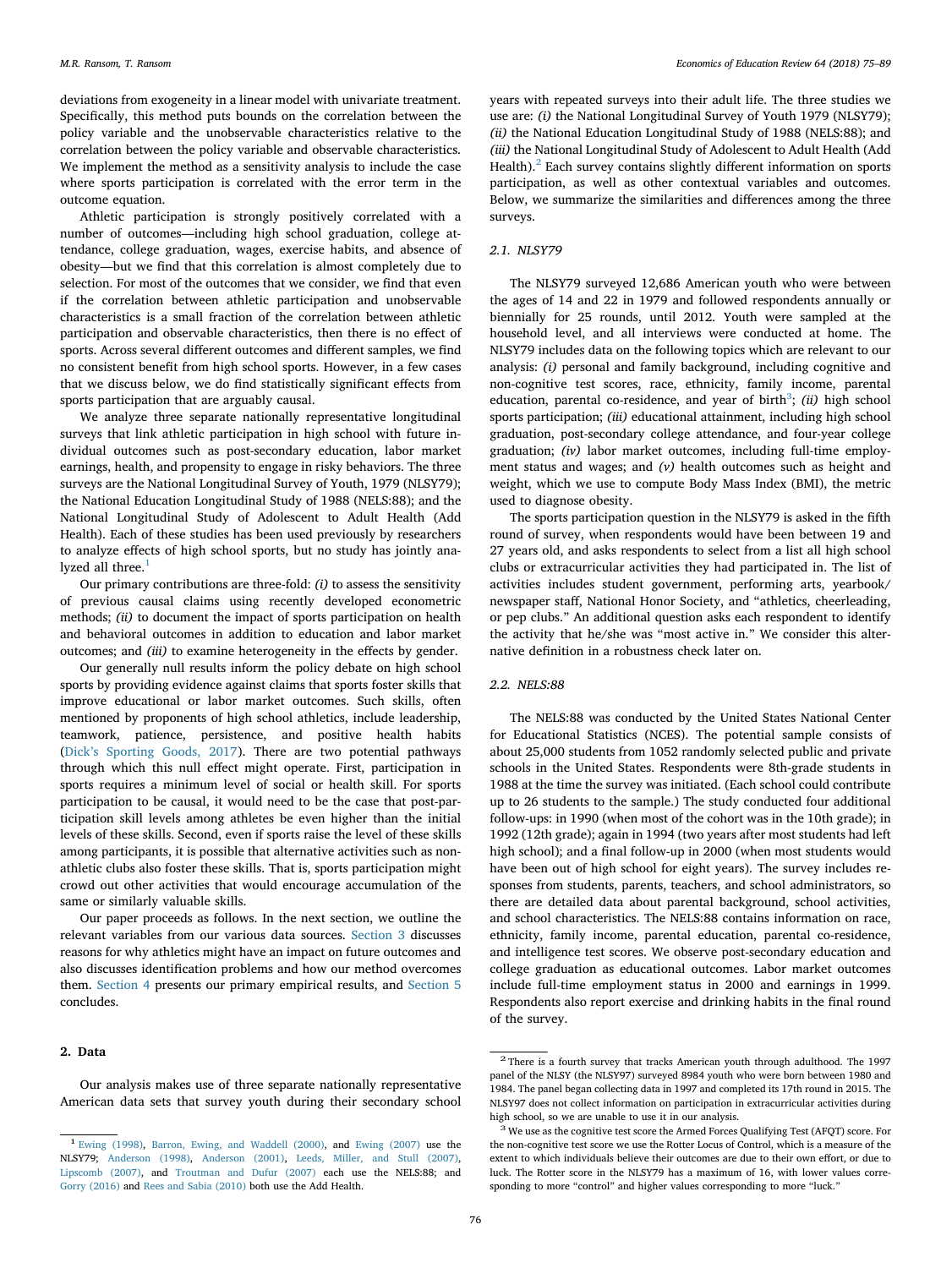The NELS:88 collects detailed information on sports participation, both at the individual and school levels. At the individual level, respondents select which sports teams they are affiliated with, as well as at which level (intramural, junior varsity, varsity, captain).<sup>4</sup> School administrators also indicate which sports programs (if any) are offered at the school. Furthermore, similar information is collected regarding other extracurricular activities such as performing arts and yearbook/ newspaper staff.

## *2.3. Add Health*

The Add Health surveyed a school-level sample of 20,728 students in grades 7–12 in 1995 from 52 middle schools and 80 high schools in the United States. The survey is ongoing and collected four waves as of 2008, with a fifth wave being collected in 2016–17. Wave I of the survey had separate parts that were conducted in school and at home. Later waves were conducted at home. Like the other surveys described previously, the Add Health collects information on personal and family background, sports participation, and later-life outcomes. Personal and family background is less detailed in the Add Health, but includes basic measures such as race, ethnicity, intelligence (measured by the Peabody Picture Vocabulary Test), parental education, and parental co-residence. Like the NELS:88, Add Health also includes measures of the student's school context, such as size of student body, urbanicity, and ethnicity of the student body. Educational outcomes are collected in Waves III and IV and include high school graduation, post-secondary college attendance, and four-year college graduation. As labor market outcomes we measure wages and full-time employment status in Wave IV. The Add Health also contains detailed information on health outcomes. We observe students' height and weight in each wave, from which we compute BMI. We also observe information on alcohol consumption and exercise habits, which are both collected in Wave IV.

High school sports participation was asked of all students in the Wave I in-school survey. Specifically, students were asked to select, from a list of activities, in which activities they were "participating or planning to participate." In addition to a list of detailed sports programs, individuals were able to select non-athletic activities such as yearbook, student government, National Honor Society, performing arts, or foreign language/math clubs.<sup>5</sup>

#### *2.4. De*fi*ning athletic participation*

Due to the slightly different manner in which sports participation was elicited in each survey, we have slightly different definitions of who in each sample is an athlete.

In the NLSY79, we define athletes as those who report having participated in "athletics, cheerleading, or pep clubs" in high school. In contrast to the other surveys, respondents are not able to indicate which specific sports programs they participated in, nor are they able to designate intensity of participation (e.g. varsity versus junior varsity), or indicate that they were members of multiple sports teams. Thus, the wording on this question provides an overly broad definition of athlete. This is particularly problematic for women, who are much more likely to participate in cheerleading or pep club activities that may have much different environments for fostering human capital than extramural competitive sports.

In the NELS:88, we define athletes as those who report having participated at the junior varsity, varsity or team captain level in any of the possible athletic programs, based on responses during the 10th grade and the 12th grade surveys. That is, if a student reports sports participation in either wave at the junior varsity level or higher, we consider the student to be an athlete. This cohort provides the most precise definition of athletic participation.

We define athletes in the Add Health to be those who report participation in any of the athletic programs. Unlike the NELS:88, the Add Health collects this information just once and does not distinguish among various levels of competition. Students who plan to participate in sports programs respond to the survey in the same way as students who are already participating and so are also treated as athletes. Thus, the definition of athletic participation in the Add Health cohort is also overly broad: some who report "planning to participate" will not end up making the team. Furthermore, since some middle-school-aged athletes are included in Add Health, we measure not only on high school sports, but also middle school sports in this data set.

As shown in the first row of Tables 1 and 2, the level of sports participation differs significantly between the surveys. For example, for boys, the sports participation rate is about 45% in the NLSY79, about 49% in the Add Health, but over 70% in the NELS:88. Similarly, for girls, the sports participation rate is much higher in the NELS:88 (50%) compared to the NLSY79 (34%) and the Add Health (38%). While the NELS:88 athletic participation rates appear to be excessively high, the grade-by-grade participation rates are nearly identical to those reported in other studies using the NELS:88 to examine sports participation (Anderson, 1998; 2001; Leeds et al., 2007; Lipscomb, 2007).<sup>6</sup> It is not clear how (or if) this higher rate of measured participation in the NELS:88 would affect our results. As a robustness check, we discuss results for the NELS:88 where we define athletes as those who play on the varsity team or who are captains (see Section 4.4).

## *2.5. Sample selection*

This subsection briefly outlines our sample selection criteria. Additional details on sample selection are reported in Appendix A.

Our analysis of the NLSY79 focuses on all respondents who are not members of the disadvantaged white or military oversamples, and who were present in their interview at age 25. This leaves us with 4837 men and 4926 women. Sample sizes are slightly smaller for labor market outcomes due to survey non-response and selectivity of labor force participation.

In the NELS:88, we restrict ourselves to students who were in school during the base year as well as the 10th grade and 12th grade surveys (even if they were not in the 10th grade or 12th grade at the time), and who participated in the final wave (in 2000). We also restrict our sample to those with parental background information and those who took the cognitive tests in the base year. Our final sample consists of 8969 individuals—4227 men and 4742 women.

In the Add Health, we focus on those who completed the Wave I inschool questionnaire, who were aged 17 or younger in Wave I, who were not missing certain health measures in Wave I, and who were present in Wave IV. This leaves us with 11,263 observations—6113 women and 5150 men.

<sup>4</sup> Possible sports in the NELS:88 include baseball/softball, basketball, football, soccer, swim team, other team sports (hockey, volleyball, etc.), individual sports (cross-country, gymnastics, golf, tennis, track, wrestling, etc.). Specific sports are only reported in the 10th grade survey, while the 12th grade survey only differentiates between individual and team sports. For simplicity and comparability to other surveys, we aggregate all sports into one group.

<sup>5</sup> Possible sports in the Add Health include baseball/softball, basketball, football, field hockey, ice hockey, soccer, swimming, tennis, track, volleyball, wrestling, or other. As with the NELS:88, we do not consider heterogeneity in the effect of different sports. We do this primarily to maintain comparability and simplicity in interpreting our results.

<sup>6</sup> We find 10th grade participation of 39.6% for women and 60.7% for men. 12th grade participation rates are 29% for women, 53% for men. Our measure (which is the union of the two) is 49.5% for women and 70.6% for men. These results closely mirror those reported in other studies. Ours is the first study to compute the mean of the union of 10th and 12th grade participation. One potential reason for the union being so high is that the structure of the survey questions on sports participation changed between the two time periods. In the 10th grade questionnaire, students selected their participation level in each sport from a list (baseball/softball, basketball, football, soccer, swim team, cheerleading, drill team, other team sport, or other individual sport). In the 12th grade questionnaire, students simply selected their participation level from an abbreviated list (team sport, individual sport, cheerleading/drill team).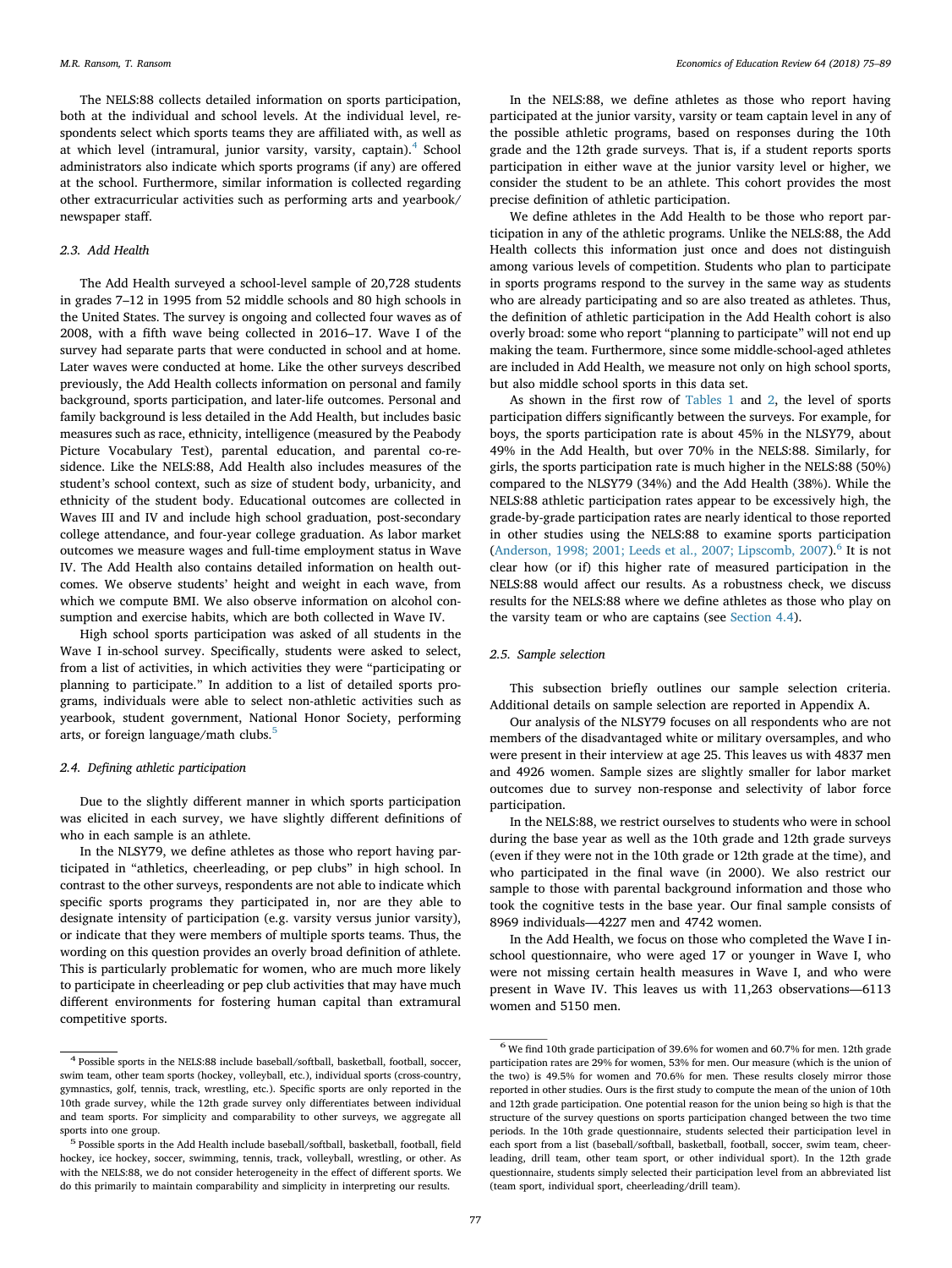## Table 1

Summary stats of outcome and control variables by athlete status, men.

| summary stats or outcome and contror variables by atmete status, men. | NLSY79                   |                          |                          | NELS:88                           |                          |                                   | Add Health               |                                               |                                                      |
|-----------------------------------------------------------------------|--------------------------|--------------------------|--------------------------|-----------------------------------|--------------------------|-----------------------------------|--------------------------|-----------------------------------------------|------------------------------------------------------|
|                                                                       | Non-athlete              | Athlete                  | Overall                  | Non-athlete                       | Athlete                  | Overall                           | Non-athlete              | Athlete                                       | Overall                                              |
| Athlete                                                               | 0.00                     | 100.00                   | 45.41                    | 0.00                              | 100.00                   | 70.59                             | 0.00                     | 100.00                                        | 48.56                                                |
| Cognitive score                                                       | $-0.35$                  | $0.30*$                  | $-0.06$                  | 65.25                             | 66.60*                   | 66.20                             | 0.09                     | $0.27*$                                       | 0.18                                                 |
|                                                                       | (1.05)                   | (0.97)                   | (1.06)                   | (19.02)                           | (19.09)                  | (19.07)                           | (0.98)                   | (0.91)                                        | (0.95)                                               |
| Non-cognitive score                                                   | 8.85                     | $8.47*$                  | 8.68                     | $\overline{\phantom{0}}$          | $\overline{\phantom{0}}$ | $\overline{\phantom{0}}$          | $\overline{\phantom{0}}$ | $\overline{\phantom{0}}$                      | $\overline{\phantom{0}}$                             |
|                                                                       | (2.40)                   | (2.39)                   | (2.40)                   | $(-)$                             | $(-)$                    | $(-)$                             | $(-)$                    | $(-)$                                         | $(-)$                                                |
| White                                                                 | 46.23                    | 56.07*                   | 50.70                    | 72.16                             | 73.49                    | 73.10                             | 52.21                    | 56.70*                                        | 54.39                                                |
| Black                                                                 | 30.70                    | 29.16                    | 30.00                    | 7.08                              | 7.91                     | 7.67                              | 18.88                    | 20.43                                         | 19.63                                                |
| Hispanic                                                              | 23.07                    | 14.76*                   | 19.30                    | 11.67                             | 10.76                    | 11.02                             | 18.12                    | 11.96*                                        | 15.13                                                |
| Other                                                                 | $\overline{\phantom{0}}$ | —                        |                          | 9.09                              | 7.84                     | 8.21                              | 10.80                    | 10.92                                         | 10.85                                                |
| Mother's years of education                                           | 10.23                    | 11.66*                   | 10.89                    | $\overline{\phantom{0}}$          | $\overline{\phantom{0}}$ | $\overline{\phantom{0}}$          | $\overline{\phantom{0}}$ | $\overline{\phantom{0}}$                      | $\overline{\phantom{0}}$                             |
|                                                                       | (3.48)                   | (2.94)                   | (3.32)                   | $(-)$                             | $(-)$                    | $(-)$                             | $(-)$                    | $(-)$                                         | $(-)$                                                |
| Mother HS dropout                                                     | $\overline{\phantom{0}}$ | $\overline{\phantom{0}}$ |                          |                                   | $\overline{\phantom{0}}$ |                                   | 14.16                    | $9.60*$                                       | 11.94                                                |
| Mother HS grad<br>Mother Some college                                 |                          | -                        |                          | $\overline{\phantom{0}}$<br>—     | $\overline{\phantom{0}}$ | —<br>$\overline{\phantom{0}}$     | 24.80<br>25.56           | 25.51<br>24.71                                | 25.15<br>25.15                                       |
| Mother 4-year college grad                                            |                          | -                        | -                        | 20.03                             | 29.83*                   | 26.95                             | 11.48                    | 15.03*                                        | 13.20                                                |
| Mother Advanced degree                                                | $\overline{\phantom{0}}$ | $\overline{\phantom{0}}$ |                          |                                   |                          |                                   | 6.83                     | $9.68*$                                       | 8.21                                                 |
| missing Mother's education                                            | 8.78                     | $5.23*$                  | 7.17                     | $\overline{\phantom{0}}$          |                          | $\overline{\phantom{0}}$          | 17.18                    | 15.47                                         | 16.35                                                |
| Father's years of education                                           | 10.22                    | 11.94*                   | 11.03                    | $\overline{\phantom{0}}$          | $\overline{\phantom{0}}$ |                                   | $\overline{\phantom{0}}$ | $\overline{\phantom{0}}$                      | $\overline{\phantom{0}}$                             |
|                                                                       | (4.13)                   | (3.73)                   | (4.04)                   | $(-)$                             | $(-)$                    | $(-)$                             | $(-)$                    | $(-)$                                         | $(-)$                                                |
| Father HS dropout                                                     |                          | -                        |                          | -                                 | $\overline{\phantom{0}}$ | $\overline{\phantom{0}}$          | 12.00                    | $8.56*$                                       | 10.33                                                |
| Father HS grad                                                        |                          |                          |                          | -                                 | $\overline{\phantom{0}}$ | $\overline{\phantom{0}}$          | 18.01                    | 19.31                                         | 18.64                                                |
| Father Some college                                                   |                          | -                        |                          |                                   |                          | $\overline{\phantom{0}}$          | 17.18                    | 20.67*                                        | 18.87                                                |
| Father 4-year college grad                                            |                          | $\overline{\phantom{0}}$ | $\overline{\phantom{0}}$ | 22.93                             | 35.42*                   | 31.75                             | 10.04                    | 12.00*                                        | 10.99                                                |
| Father Advanced degree                                                | $\equiv$                 | –                        | $\overline{\phantom{0}}$ | $\overline{\phantom{0}}$          |                          |                                   | 7.51                     | 10.52*                                        | 8.97                                                 |
| missing Father's education                                            | 17.74                    | 11.58*                   | 14.94                    |                                   |                          | $\overline{\phantom{0}}$          | 35.26                    | 28.95*                                        | 32.19                                                |
| Maternal co-residence                                                 | 92.41                    | 93.59                    | 92.95                    | 92.28                             | 94.50*                   | 93.85                             | 44.55                    | 89.16*                                        | 66.21                                                |
| missing Maternal co-residence                                         |                          |                          |                          |                                   |                          | -                                 | 50.85                    | $2.92*$                                       | 27.57                                                |
| Paternal co-residence                                                 | —                        | $\overline{\phantom{0}}$ | -                        | 77.55                             | 79.66                    | 79.04                             | 36.54                    | 76.61*                                        | 56.00                                                |
| missing Paternal co-residence                                         | $\overline{\phantom{0}}$ |                          | —                        | —                                 | -                        |                                   | 50.92                    | $3.56*$                                       | 27.92                                                |
| log family income                                                     | 9.72                     | 10.02*<br>(0.97)         | 9.85<br>(1.09)           | $\overline{\phantom{0}}$          | $\overline{\phantom{0}}$ | $\overline{\phantom{0}}$          | $\overline{\phantom{0}}$ |                                               |                                                      |
| Family income $< 20k$                                                 | (1.16)<br>—              | $\overline{\phantom{0}}$ | $\overline{\phantom{0}}$ | $(-)$<br>22.20                    | $(-)$<br>17.33*          | $(-)$<br>18.76                    | $(-)$<br>—               | $(-)$<br>$\overline{\phantom{0}}$             | $(-)$<br>-                                           |
| Family income $> 50k$                                                 |                          |                          |                          | 26.07                             | 34.25*                   | 31.84                             | -                        | -                                             |                                                      |
| missing family income                                                 | 18.76                    | 18.66                    | 18.72                    | $\overline{\phantom{0}}$          |                          | $\overline{\phantom{0}}$          | $\overline{\phantom{0}}$ | -                                             |                                                      |
| Frequently absent                                                     | $\overline{\phantom{0}}$ |                          | $\overline{\phantom{0}}$ | 5.39                              | 4.26                     | 4.59                              | $\overline{\phantom{0}}$ | $\overline{\phantom{0}}$                      | $\overline{\phantom{0}}$                             |
| Has handicap                                                          |                          | -                        | -                        | 2.57                              | 1.84                     | 2.06                              | $\overline{\phantom{0}}$ | $\overline{\phantom{0}}$                      | $\overline{\phantom{0}}$                             |
| School size decile 1                                                  |                          |                          | -                        | 8.37                              | 14.08*                   | 12.40                             | 10.86                    | 12.83*                                        | 11.84                                                |
| School size decile 2                                                  |                          |                          |                          | 9.25                              | 13.74*                   | 12.42                             | 10.09                    | $12.63*$                                      | 11.34                                                |
| School size decile 3                                                  |                          |                          |                          | 9.98                              | 11.09                    | 10.76                             | 11.64                    | 12.12                                         | 11.88                                                |
| School size decile 4                                                  |                          |                          |                          | 12.55                             | 13.77                    | 13.41                             | 11.37                    | 11.48                                         | 11.42                                                |
| School size decile 5                                                  |                          |                          | $\overline{\phantom{0}}$ | 13.68                             | 11.83                    | 12.37                             | 8.10                     | 10.80*                                        | 9.43                                                 |
| School size decile 6                                                  | $\overline{\phantom{0}}$ | -                        | $\overline{\phantom{0}}$ | 16.65                             | $14.01*$                 | 14.79                             | 8.84                     | $11.40*$                                      | 10.10                                                |
| School size decile 7                                                  |                          |                          |                          | 13.44                             | $9.92*$                  | 10.95                             | 10.67                    | 9.16                                          | 9.92                                                 |
| School size decile 8                                                  |                          |                          |                          | 7.80                              | $5.86*$                  | 6.43                              | 13.36                    | 10.84*                                        | 12.11                                                |
| School size decile 9                                                  |                          |                          |                          | 8.29                              | $5.70*$                  | 6.46                              | 5.33                     | $3.56*$                                       | 4.46                                                 |
| School size decile 10                                                 |                          |                          |                          |                                   |                          |                                   | 9.74                     | $5.20*$                                       | 7.50                                                 |
| Public school                                                         |                          |                          |                          | 90.27                             | 82.61*                   | 84.86                             | $\overline{\phantom{0}}$ | $\overline{\phantom{0}}$                      | $\overline{\phantom{0}}$                             |
| Catholic school                                                       |                          |                          |                          | 6.11                              | $8.41*$                  | 7.74                              |                          |                                               |                                                      |
| Non-Catholic religious school<br>Non-religious private school         |                          | $\overline{\phantom{0}}$ | $\overline{\phantom{0}}$ | 1.37<br>2.25                      | $2.58*$<br>$6.40*$       | 2.22<br>5.18                      | —<br>—                   | $\qquad \qquad -$<br>$\overline{\phantom{0}}$ | $\overline{\phantom{m}}$<br>$\overline{\phantom{0}}$ |
| Urbanicity tercile 3                                                  | —                        | $\overline{\phantom{0}}$ | $\overline{\phantom{0}}$ | 27.92                             | 27.18                    | 27.40                             | 30.15                    | $26.10*$                                      | 28.15                                                |
| Urbanicity tercile 2                                                  |                          |                          |                          | 39.10                             | 41.69                    | 40.93                             | 54.84                    | 54.21                                         | 54.53                                                |
| Urbanicity tercile 1                                                  |                          | $\overline{\phantom{0}}$ | —                        | 32.98                             | 30.97                    | 31.56                             | 15.01                    | 19.69*                                        | 17.32                                                |
| 0% White                                                              |                          |                          |                          | $\overline{\phantom{0}}$          | $\overline{\phantom{0}}$ | $\overline{\phantom{0}}$          | 8.27                     | $14.11*$                                      | 11.16                                                |
| 1%-66% White                                                          | —                        | $\overline{\phantom{0}}$ | $\overline{\phantom{0}}$ | $\overline{\phantom{0}}$          | $\overline{\phantom{0}}$ | $\overbrace{\phantom{123221111}}$ | 42.06                    | 32.60*                                        | 37.38                                                |
| 67%-93% White                                                         | $\overline{\phantom{0}}$ | $\overline{\phantom{0}}$ | $\overline{\phantom{0}}$ | $\overline{\phantom{0}}$          | $\overline{\phantom{0}}$ | $\qquad \qquad -$                 | 30.03                    | 27.87                                         | 28.96                                                |
| 94%-100% White                                                        | $\overline{\phantom{0}}$ | $\overline{\phantom{0}}$ | —                        | $\overline{\phantom{0}}$          | —                        | $\overbrace{\phantom{123221111}}$ | 19.64                    | 25.42*                                        | 22.50                                                |
| Experience                                                            | 3.41                     | 3.29                     | 3.35                     |                                   |                          |                                   | 9.11                     | $8.54*$                                       | 8.84                                                 |
|                                                                       | (2.01)                   | (1.91)                   | (1.97)                   | $(-)$                             | $(-)$                    | $(-)$                             | (2.96)                   | (2.98)                                        | (2.99)                                               |
| Tenure                                                                | $\overline{\phantom{0}}$ | $\overline{\phantom{0}}$ | $\overline{\phantom{0}}$ | $\overline{\phantom{0}}$          |                          | $\overline{\phantom{0}}$          | 3.06                     | 3.06                                          | 3.06                                                 |
|                                                                       | $(-)$                    | $(-)$                    | $(-)$                    | $(-)$                             | $(-)$                    | $(-)$                             | (2.99)                   | (2.87)                                        | (2.93)                                               |
| Years of education                                                    | 11.97                    | 13.49*                   | 12.66                    |                                   | —                        | $\qquad \qquad -$                 | 13.57                    | 14.32*                                        | 13.93                                                |
|                                                                       | (2.30)                   | (2.15)                   | (2.36)                   | $(-)$                             | $(-)$                    | $(-)$                             | (2.18)                   | (2.17)                                        | (2.21)                                               |
| Graduated high school                                                 | 78.25                    | 94.57*                   | 85.66                    |                                   |                          |                                   | 89.50                    | 95.04*                                        | 92.19                                                |
| Attended college                                                      | 24.78                    | 52.28*                   | 37.27                    | 77.39                             | 86.39*                   | 83.75                             | 54.72                    | 69.85*                                        | 62.07                                                |
| Graduated 4-year college                                              | 9.64                     | 25.73*                   | 16.95                    | 26.52                             | 42.29*                   | 37.65                             | 34.94                    | 44.36*                                        | 39.99                                                |
| Log wage                                                              | 1.80                     | 1.98*                    | 1.88                     | 10.07                             | $10.21*$                 | 10.17                             | 2.61                     | $2.76*$                                       | 2.69                                                 |
|                                                                       | (0.49)                   | (0.49)                   | (0.50)                   | (0.72)                            | (0.69)                   | (0.70)                            | (0.78)                   | (0.73)                                        | (0.76)                                               |
| Employed full-time                                                    | 56.63                    | 62.74*                   | 59.40                    | 83.91                             | 84.62                    | 84.41                             | 88.04                    | 91.00*                                        | 89.48                                                |
| Exercise regularly<br>Obese                                           |                          | —                        |                          | 52.62                             | 69.73*                   | 64.70                             | 71.24                    | 78.99*                                        | 75.00                                                |
| Alcohol abuse                                                         | 4.90                     | 6.05                     | 5.42                     | $\overline{\phantom{0}}$<br>30.99 | 42.97*                   | 39.45                             | 29.54<br>20.60           | 28.86<br>22.10                                | 29.21<br>21.33                                       |
|                                                                       | $\overline{\phantom{0}}$ | —                        | $\overline{\phantom{m}}$ |                                   |                          |                                   |                          |                                               |                                                      |

(*continued on next page*)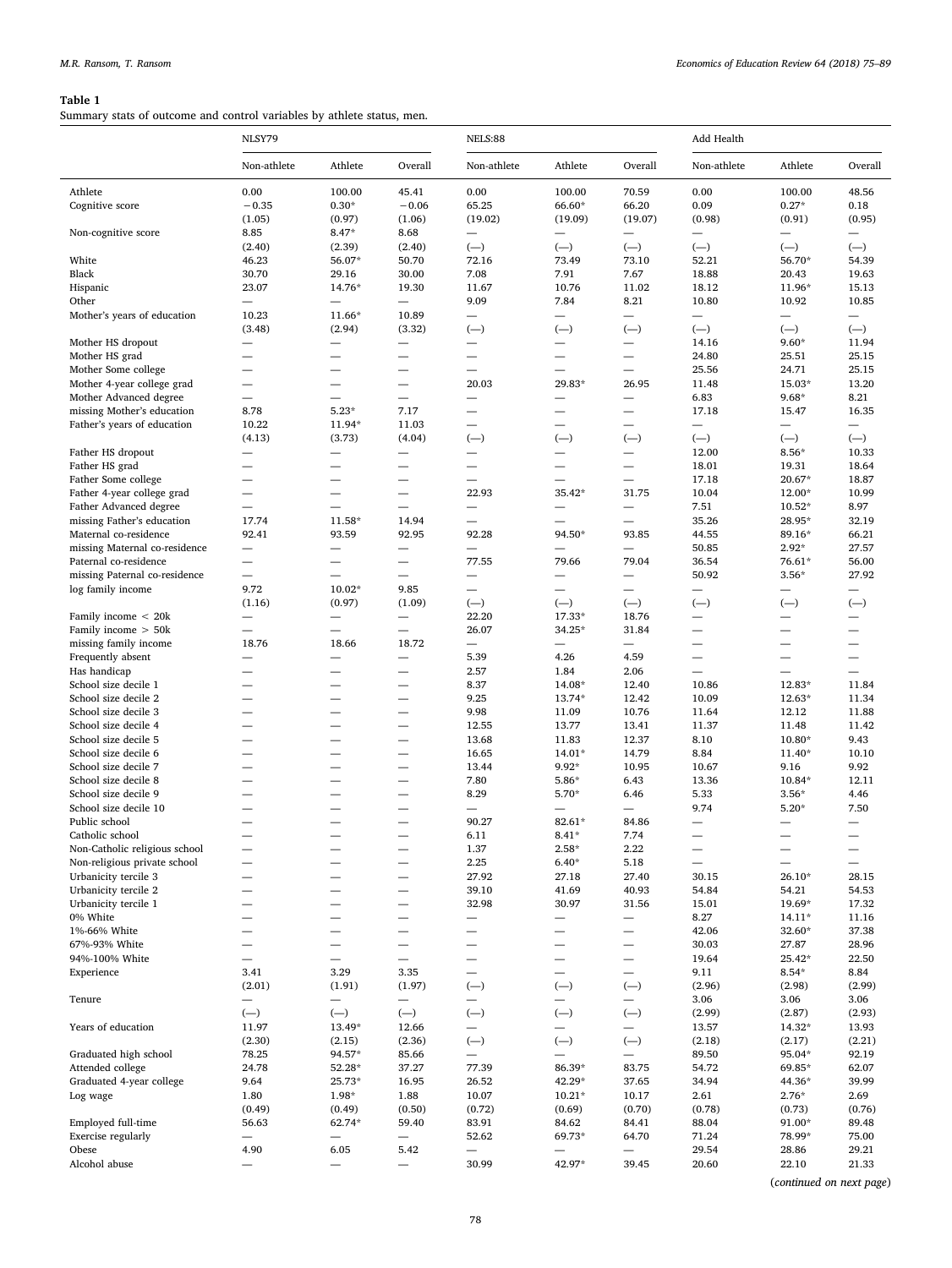#### Table 1 (*continued*)

|                  | NLSY79      |         |         | NELS:88     |         |         | Add Health  |         |         |
|------------------|-------------|---------|---------|-------------|---------|---------|-------------|---------|---------|
|                  | Non-athlete | Athlete | Overall | Non-athlete | Athlete | Overall | Non-athlete | Athlete | Overall |
| $\boldsymbol{N}$ | 2345        | 1951    | 4296    | 1243        | 2984    | 4227    | 2649        | 2501    | 5150    |

*Notes:* Standard deviation below continuous variables in parentheses. \* indicates significantly different means between athletes and non-athletes at the 5% level. Experience refers to actual experience in the NLSY79, but potential experience in the Add Health. College attendance is higher in the NELS due to the fact that the sample is restricted to students in the already in the 12th grade. For this same reason we do not consider high school graduation as an outcome in the NELS. Work experience is not reliably measured in the NELS.

## *2.6. Descriptive statistics*

In Tables 1 and 2 we present basic descriptive statistics of athletes and non-athletes for men and women, respectively. Each table contains a list of outcomes and control variables from each survey, along with the respective unweighted sample means for non-athletes, athletes, and the full sample.<sup>7</sup> We denote with an asterisk sample means of athletes that are statistically different from non-athletes at the 5% level. The descriptive statistics provide a high-level understanding of how selection on observables and unobservables might mitigate the effects of sports. We divide the variables into three categories: background characteristics, school characteristics, and outcomes.

Athletes tend to have higher cognitive test scores, be disproportionately white, have parents with higher levels of education, be more likely to co-reside with parents, and come from homes with higher incomes. In the NLSY79, athletes also score lower on the Rotter Locus of Control Scale, which indicates that athletes more strongly believe that their outcomes are the result of personal effort, as opposed to luck. In short, our basic summary statistics reveal that athletes are strongly positively selected on personal and family background traits.

On the school side, athletes are less likely to be absent from school, more likely to be found in private schools and schools with smaller student bodies, more likely to be found in rural schools, and more likely to attend schools that are more racially segregated.<sup>8</sup> These results hold for both men and women and are in line with existing literature and theory. Namely, overwhelmingly white, private, and rural schools provide more opportunities for student athletes, for a variety of reasons. Possible explanations include differences in school funding, or that it is statistically easier to make the team at a school with a smaller student body.

In addition to observing that athletes have different background and school contexts, we also observe that athletes have very different adult outcomes. They attain higher levels of education, measured either by grades completed or degrees attained. Athletes also earn more as adults: about 15% higher wages for men and about 12% higher wages for women. Athletes are much more likely to report exercising regularly. Male athletes are neither more nor less likely to be obese as adults, while female athletes are much less likely to be obese. Athletes of both genders report a higher frequency of alcohol abuse as adults.

The results in Tables 1 and 2 are striking in that the different surveys exhibit not only the same sign of sports effects, but also many of the same magnitudes, in spite of the fact that athletic participation is measured quite differently across the three surveys.

## 3. Identification strategy

With basic descriptive results in hand, we now detail our identification strategy. To provide proper context, we first discuss reasons why high school sports may or may not be beneficial, and then we review identification strategies pursued in previous studies and how our approach differs from them.

## *3.1. Potential positive and negative e*ff*ects of sports*

Sports are thought to be beneficial to youth, because they provide a forum to develop important skills whose development otherwise tends to be omitted from traditional education. These skills include teamwork, persistence, patience, time management, and leadership skills (Dick's Sporting Goods, 2017). Having higher levels of these so-called social skills has been shown to increase wages, especially in recent years (Deming, 2017). Sports participation may also be beneficial by increasing the engagement of students with school (e.g. by decreasing absenteeism), increasing access to higher education through athletic scholarships, keeping troubled youth "off the streets," matching youth with coaches who serve as mentors, and teaching youth proper health, physical fitness, and conditioning habits.

On the other hand, sports participation may be harmful to youth if it distracts too much from academic pursuits (Coleman, 1961), if it causes excess physical injury (Fair & Champa, 2017), or if it encourages youth to spend more time with peers who are less academically inclined or more prone to risky behavior.<sup>9</sup>

While sports participation may have positive effects in some dimensions, it may also have negative effects in other dimensions (Leeds, 2015). A secondary contribution of our paper is to consider a broader set of outcomes to determine if there are any such negative effects. While participating in sports requires a baseline level of physical conditioning, an important question is whether remaining physically active during the high school years builds a habit that persists into adulthood—either through continued exercise or lower obesity prevalence. We consider this question of whether the treatment (being physically active) persists later in life as an important, but slightly different question, than the building of social skills through team activities.

#### *3.2. Identi*fi*cation strategies used in the literature*

In Table 3, we list several studies that measure short- or long-run impacts of sports participation on social, health, or economic outcomes. Each of these studies implements some sort of strategy for identifying causality, mostly using some sort of instrumental variables estimation or sample selection correction method. A smaller number of studies have used fixed effects estimation to study within-school-year outcomes like absenteeism or grades. In addition, there are many published studies that have examined the effect of sports under the naive assumption that sports participation is exogenous conditional on observables

 $^7$  We choose not to weight the sample means because we are not inherently interested in recovering estimates of the US population for these variables. We do not employ weights in our econometric analyses for similar reasons.

<sup>&</sup>lt;sup>8</sup> A recent study by Cuffe, Waddell, and Bignell (2017) finds evidence that participating in high school sports reduces absenteeism and truancy, at least among boys. The authors examine students in Seattle Public Schools and use randomness in the timing and lengths of different sport seasons—as well as randomness in event scheduling—to conclude that sports participation has a positive effect on school attendance.

<sup>9</sup> Miller, Farrell, Sabo, Barnes, and Melnick (1999) find that male athletes report higher rates of sexual experience than non-athletes. Their analysis, however, is correlational.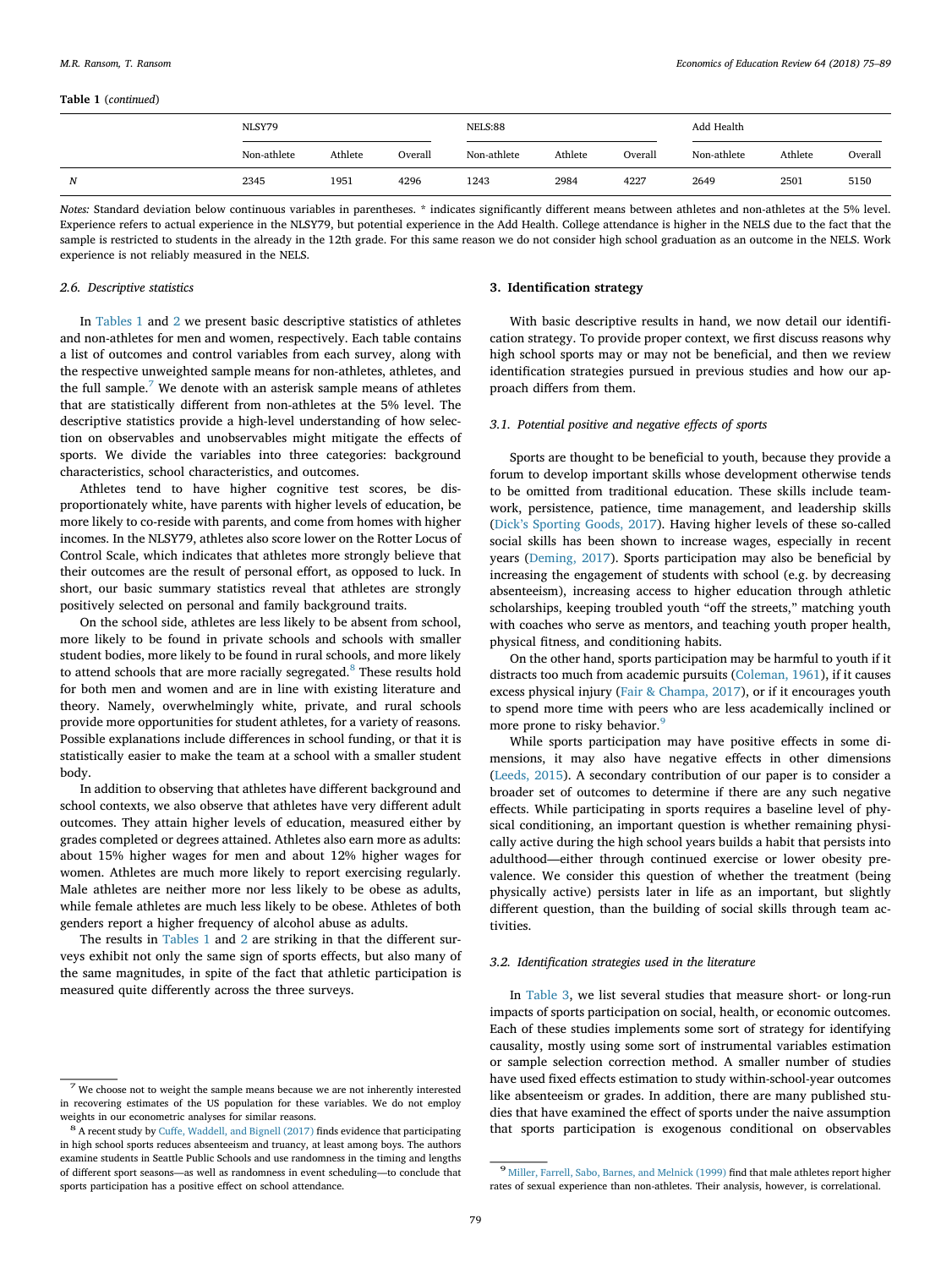## Table 2

Summary stats of outcome and control variables by athlete status, women.

|                                        | NLSY79                   |                          |                          | NELS:88                  |                          |                          | Add Health               |                               |                               |
|----------------------------------------|--------------------------|--------------------------|--------------------------|--------------------------|--------------------------|--------------------------|--------------------------|-------------------------------|-------------------------------|
|                                        | Non-athlete              | Athlete                  | Overall                  | Non-athlete              | Athlete                  | Overall                  | Non-athlete              | Athlete                       | Overall                       |
| Athlete                                | 0.00                     | 100.00                   | 34.05                    | 0.00                     | 100.00                   | 49.49                    | 0.00                     | 100.00                        | 37.95                         |
| Cognitive score                        | $-0.23$                  | $0.32*$                  | $-0.04$                  | 64.15                    | 69.35*                   | 66.72                    | $-0.03$                  | $0.19*$                       | 0.05                          |
|                                        | (0.97)                   | (0.88)                   | (0.97)                   | (18.21)                  | (18.66)                  | (18.61)                  | (0.97)                   | (0.91)                        | (0.95)                        |
| Non-cognitive score                    | 8.97                     | $8.48*$                  | 8.81                     | $\overline{\phantom{0}}$ | $\overline{\phantom{0}}$ |                          | $\qquad \qquad -$        | $\overline{\phantom{0}}$      | -                             |
|                                        | (2.38)                   | (2.41)                   | (2.40)                   | $(-)$                    | $(-)$                    | $(-)$                    | $(-)$                    | $(-)$                         | $(-)$                         |
| White                                  | 44.88                    | 59.72*                   | 49.93                    | 67.27                    | 75.37*                   | 71.28                    | 49.38                    | 58.71*                        | 52.92                         |
| Black                                  | 32.37                    | 26.42*                   | 30.35                    | 10.77                    | $7.33*$                  | 9.07                     | 22.88                    | 20.99                         | 22.17                         |
| Hispanic                               | 22.74                    | 13.86*                   | 19.72                    | 14.03                    | 8.99*                    | 11.54                    | 17.48                    | 10.56*                        | 14.85                         |
| Other                                  | $\overline{\phantom{0}}$ |                          | $\overline{\phantom{0}}$ | 7.93                     | 8.31                     | 8.12                     | 10.26                    | 9.74                          | 10.06                         |
| Mother's years of education            | 10.23                    | 11.66*                   | 10.73                    | $\overline{\phantom{0}}$ | $\overline{\phantom{0}}$ | $\qquad \qquad -$        | $\overline{\phantom{0}}$ | $\overline{\phantom{0}}$      | —                             |
|                                        | (3.39)                   | (2.81)                   | (3.27)                   | $(-)$                    | $(-)$                    | $(-)$                    | $(-)$                    | $(-)$                         | $(-)$                         |
| Mother HS dropout                      | -                        | $\overline{\phantom{0}}$ | $\overline{\phantom{0}}$ | $\overline{\phantom{0}}$ | $\overline{\phantom{0}}$ | $\qquad \qquad -$        | 16.79                    | $10.09*$                      | 14.25                         |
| Mother HS grad                         |                          |                          |                          | —                        | —                        |                          | 24.70                    | 25.95                         | 25.18                         |
| Mother Some college                    |                          |                          |                          | $\overline{\phantom{0}}$ |                          |                          | 22.86                    | 25.69*                        | 23.93                         |
| Mother 4-year college grad             |                          |                          |                          | 16.20                    | 29.48*                   | 22.78                    | 10.86                    | 14.78*                        | 12.35                         |
| Mother Advanced degree                 | $\overline{\phantom{0}}$ | -                        | $\overline{\phantom{0}}$ | -                        | $\overline{\phantom{0}}$ | $\overline{\phantom{0}}$ | 7.54                     | $9.22*$                       | 8.18                          |
| missing Mother's education             | 6.96                     | $3.11*$                  | 5.65                     | $\overline{\phantom{0}}$ |                          | $\overline{\phantom{0}}$ | 17.24                    | 14.27*                        | 16.11                         |
| Father's years of education            | 10.24                    | 11.93*                   | 10.85                    | $\overline{\phantom{0}}$ |                          | $\overline{\phantom{0}}$ | $\qquad \qquad -$        | $\qquad \qquad -$             | $\overline{\phantom{0}}$      |
|                                        | (4.01)                   | (3.69)                   | (3.98)                   | $(-)$                    | $(-)$                    | $(-)$                    | $(-)$                    | $(-)$                         | $(-)$                         |
| Father HS dropout                      |                          |                          |                          | —                        | -                        | -                        | 12.15                    | $7.67*$                       | 10.45                         |
| Father HS grad<br>Father Some college  | -                        | -                        |                          | -                        | -                        | $\overline{\phantom{0}}$ | 18.96<br>14.87           | 19.05<br>18.02*               | 18.99<br>16.06                |
| Father 4-year college grad             |                          | -                        | —                        | 20.92                    | 34.60*                   | 27.69                    | 8.78                     | 11.34*                        | 9.75                          |
| Father Advanced degree                 | -                        |                          |                          | -                        | $\overline{\phantom{0}}$ | $\overline{\phantom{0}}$ | 6.67                     | $10.43*$                      | 8.10                          |
| missing Father's education             | 17.76                    | $10.30*$                 | 15.22                    | -                        | -                        | —                        | 38.57                    | 33.49*                        | 36.64                         |
| Maternal co-residence                  | 91.94                    | 95.01*                   | 92.99                    | 94.86                    | 95.19                    | 95.02                    | 58.56                    | 94.40*                        | 72.16                         |
| missing Maternal co-residence          |                          |                          |                          |                          |                          | -                        | 38.02                    | $1.42*$                       | 24.13                         |
| Paternal co-residence                  | -                        | -                        | $\overline{\phantom{0}}$ | 72.53                    | 79.38*                   | 75.92                    | 44.87                    | $77.24*$                      | 57.16                         |
| missing Paternal co-residence          |                          |                          |                          |                          |                          | $\overline{\phantom{0}}$ | 38.41                    | $1.68*$                       | 24.47                         |
| log family income                      | 9.65                     | $9.96*$                  | 9.76                     | $\overline{\phantom{0}}$ | -                        | —                        | $\overline{\phantom{0}}$ | $\overline{\phantom{0}}$      | $\overline{\phantom{0}}$      |
|                                        | (1.20)                   | (1.06)                   | (1.16)                   | $(-)$                    | $(-)$                    | $(-)$                    | $(-)$                    | $(-)$                         | $(-)$                         |
| Family income $\leq 20k$               |                          |                          | —                        | 26.51                    | 17.09*                   | 21.85                    | —                        | —                             | $\overline{\phantom{0}}$      |
| Family income $> 50k$                  | $\overline{\phantom{0}}$ |                          | $\overline{\phantom{0}}$ | 24.47                    | 36.90*                   | 30.62                    | $\overline{\phantom{0}}$ | $\overline{\phantom{0}}$      | $\overline{\phantom{0}}$      |
| missing family income                  | 21.67                    | 18.85*                   | 20.71                    | $\overline{\phantom{0}}$ | -                        | $\qquad \qquad -$        |                          |                               | $\overline{\phantom{0}}$      |
| Frequently absent                      |                          |                          |                          | 7.35                     | $4.35*$                  | 5.86                     | $\overline{\phantom{0}}$ |                               | $\overline{\phantom{0}}$      |
| Has handicap                           |                          |                          |                          | 1.42                     | 1.53                     | 1.48                     | $\overline{\phantom{0}}$ | $\overline{\phantom{0}}$      |                               |
| School size decile 1                   |                          |                          | -                        | 9.73                     | $16.40*$                 | 13.03                    | 10.22                    | 15.78*                        | 12.36                         |
| School size decile 2                   |                          |                          |                          | 10.23                    | 14.40*                   | 12.29                    | 10.33                    | 14.18*                        | 11.82                         |
| School size decile 3                   |                          |                          |                          | 9.85                     | 12.82*                   | 11.32                    | 11.39                    | 11.98                         | 11.62                         |
| School size decile 4                   |                          |                          | $\overline{\phantom{0}}$ | 11.27                    | 11.16                    | 11.22                    | 10.79                    | 10.30                         | 10.60                         |
| School size decile 5                   |                          |                          |                          | 14.74                    | $12.31*$                 | 13.54                    | 9.14                     | 11.98*                        | 10.24                         |
| School size decile 6                   |                          |                          |                          | 16.24                    | 13.59*                   | 14.93                    | 8.74                     | 10.73*                        | 9.51                          |
| School size decile 7                   |                          |                          |                          | 12.53                    | $9.54*$                  | 11.05                    | 9.93                     | $8.10*$                       | 9.22                          |
| School size decile 8                   |                          |                          |                          | 8.06                     | 4.94*                    | 6.52                     | 13.88                    | $7.72*$                       | 11.50                         |
| School size decile 9                   |                          |                          |                          | 7.35                     | $4.81*$                  | 6.09                     | 5.92                     | $4.35*$                       | 5.32                          |
| School size decile 10<br>Public school |                          |                          |                          | —<br>90.35               | 81.93*                   | —<br>86.19               | 9.66                     | 4.87*                         | 7.81                          |
| Catholic school                        |                          |                          |                          | 6.14                     | $8.35*$                  | 7.23                     |                          |                               | —<br>$\overline{\phantom{0}}$ |
| Non-Catholic religious school          |                          |                          |                          | 1.71                     | $3.41*$                  | 2.55                     |                          |                               |                               |
| Non-religious private school           |                          |                          |                          | 1.80                     | $6.31*$                  | 4.03                     | $\qquad \qquad -$        | —<br>$\overline{\phantom{0}}$ | —<br>$\overline{\phantom{0}}$ |
| Urbanicity tercile 3                   |                          |                          | —                        | 28.64                    | 26.63                    | 27.65                    | 29.66                    | 30.29                         | 29.91                         |
| Urbanicity tercile 2                   |                          |                          |                          | 38.91                    | 41.54                    | 40.22                    | 55.33                    | 50.09*                        | 53.30                         |
| Urbanicity tercile 1                   |                          |                          | $\overline{\phantom{0}}$ | 32.32                    | 31.49                    | 31.91                    | 15.01                    | 19.62*                        | 16.80                         |
| 0% White                               | -                        | —                        | $\overline{\phantom{0}}$ |                          |                          | $\qquad \qquad -$        | 7.90                     | 14.87*                        | 10.60                         |
| 1%-66% White                           | -                        | —                        | $\overline{\phantom{0}}$ | -                        | —                        | $\qquad \qquad -$        | 44.78                    | $30.25*$                      | 39.15                         |
| 67%-93% White                          | $\overline{\phantom{0}}$ | $\overline{\phantom{0}}$ | $\overline{\phantom{0}}$ | $\overline{\phantom{0}}$ | $\overline{\phantom{0}}$ | $\overline{\phantom{0}}$ | 28.84                    | 28.18                         | 28.58                         |
| 94%-100% White                         | $\overline{\phantom{0}}$ | $\overline{\phantom{0}}$ | $\overline{\phantom{0}}$ | $\overline{\phantom{0}}$ | $\overline{\phantom{0}}$ |                          | 18.48                    | $26.71*$                      | 21.67                         |
| Experience                             | 2.63                     | $3.11*$                  | 2.79                     | $\overline{\phantom{0}}$ | $\overline{\phantom{0}}$ | $\qquad \qquad -$        | 8.63                     | $8.00*$                       | 8.39                          |
|                                        | (2.03)                   | (1.81)                   | (1.97)                   | $(-)$                    | $(-)$                    | $(-)$                    | (2.98)                   | (2.91)                        | (2.97)                        |
| Tenure                                 | $\overline{\phantom{0}}$ | $\qquad \qquad -$        | $\qquad \qquad -$        | $\qquad \qquad -$        | $\qquad \qquad -$        | $\qquad \qquad -$        | 2.98                     | $2.82*$                       | 2.91                          |
|                                        | $(-)$                    | $(-)$                    | $(-)$                    | $(-)$                    | $(-)$                    | $(-)$                    | (2.76)                   | (2.53)                        | (2.67)                        |
| Years of education                     | 12.32                    | 13.59*                   | 12.75                    | $\qquad \qquad -$        | $\qquad \qquad -$        | —                        | 14.12                    | 14.89*                        | 14.41                         |
|                                        | (2.28)                   | (2.01)                   | (2.27)                   | $(-)$                    | $(-)$                    | $(-)$                    | (2.22)                   | (2.20)                        | (2.24)                        |
| Graduated high school                  | 85.08                    | 97.47*                   | 89.30                    | $\overline{\phantom{0}}$ |                          | $\overline{\phantom{0}}$ | 92.17                    | 96.90*                        | 93.96                         |
| Attended college                       | 33.65                    | 55.12*                   | 40.96                    | 84.59                    | 91.22*                   | 87.87                    | 65.78                    | 78.53*                        | 70.62                         |
| Graduated 4-year college               | 11.74                    | 26.23*                   | 16.67                    | 33.71                    | 52.14*                   | 42.85                    | 37.70                    | 49.85*                        | 42.71                         |
| Log wage                               | 1.68                     | $1.79*$                  | 1.72                     | 9.77                     | $9.90*$                  | 9.83                     | 2.39                     | $2.52*$                       | 2.44                          |
|                                        | (0.47)                   | (0.46)                   | (0.47)                   | (0.78)                   | (0.83)                   | (0.80)                   | (1.00)                   | (0.94)                        | (0.98)                        |
| Employed full-time                     | 40.27                    | 48.32*                   | 43.01                    | 70.69                    | 73.36*                   | 72.01                    | 78.96                    | 82.67*                        | 80.38                         |
| Exercise regularly<br>Obese            | -                        | —                        | $\qquad \qquad -$        | 53.95                    | 65.29*                   | 59.56                    | 66.90                    | 73.59*                        | 69.44                         |
| Alcohol abuse                          | 6.12                     | $3.82*$                  | 5.34                     | $\overline{\phantom{0}}$ |                          | —                        | 35.69                    | $30.21*$                      | 33.60                         |
|                                        | -                        | —                        | $\qquad \qquad -$        | 13.37                    | 18.69*                   | 16.00                    | 8.80                     | 10.49*                        | 9.44                          |

(*continued on next page*)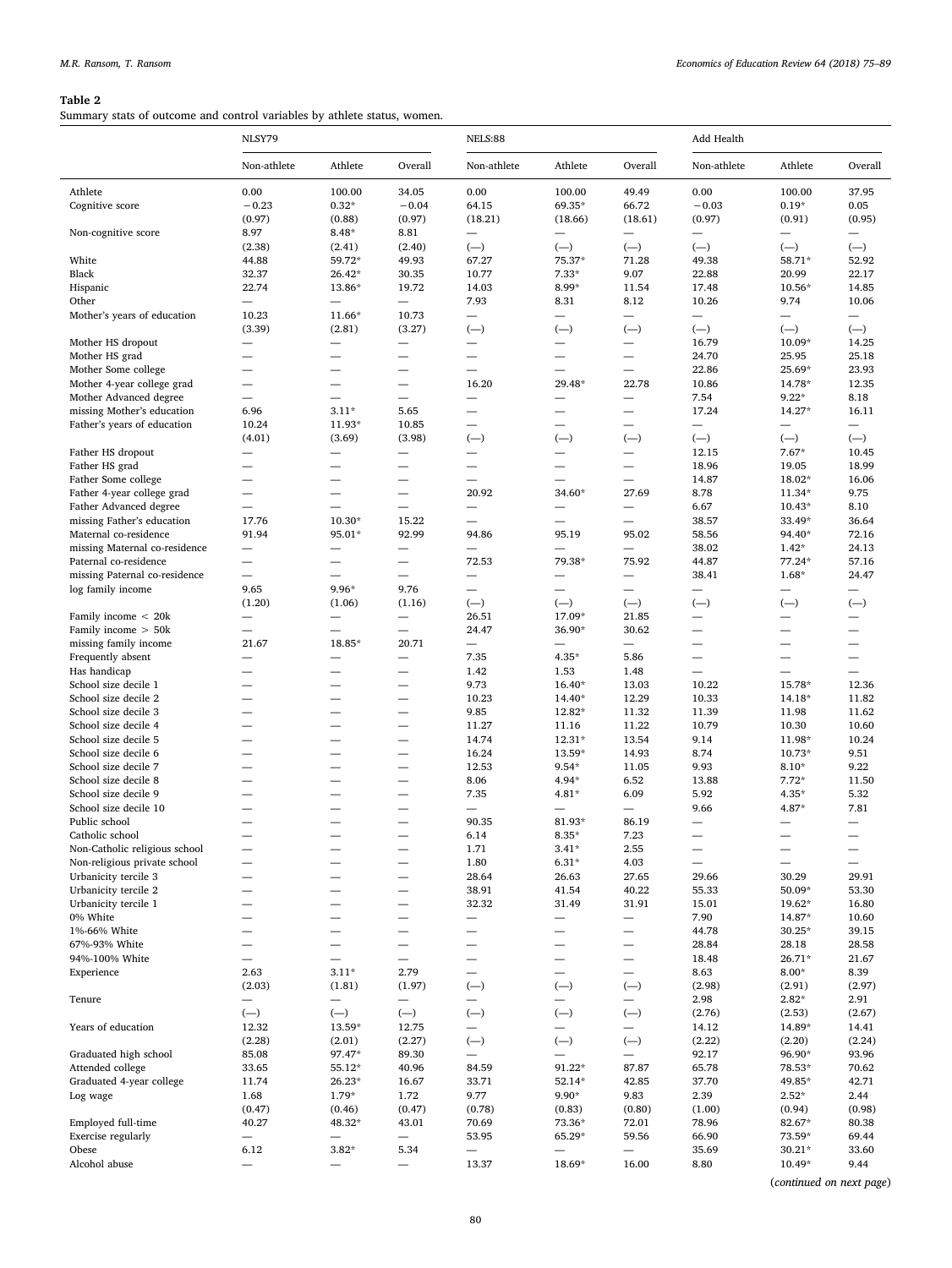## Table 2 (*continued*)

| NLSY79 |             |         | NELS:88 |             |         | Add Health |             |         |         |
|--------|-------------|---------|---------|-------------|---------|------------|-------------|---------|---------|
|        | Non-athlete | Athlete | Overall | Non-athlete | Athlete | Overall    | Non-athlete | Athlete | Overall |
| N      | 2990        | 1544    | 4534    | 2395        | 2347    | 4742       | 3793        | 2320    | 6113    |

*Notes:* Standard deviation below continuous variables in parentheses. \* indicates significantly different means between athletes and non-athletes at the 5% level. Experience refers to actual experience in the NLSY79, but potential experience in the Add Health. College attendance is higher in the NELS due to the fact that the sample is restricted to students in the already in the 12th grade. For this same reason we do not consider high school graduation as an outcome in the NELS. Work experience is not reliably measured in the NELS.

#### Table 3

Previous studies of the effects of high school sports on various outcomes.

| Study                         | <b>Identification Strategy</b>                                                            | Outcomes                                                      | Causal findings                                                          |
|-------------------------------|-------------------------------------------------------------------------------------------|---------------------------------------------------------------|--------------------------------------------------------------------------|
| Anderson (1998, 2001)         | IV: Peer participation, availability of extracurricular<br>substitutes                    | Education, wages                                              | Mixed evidence                                                           |
| Barron et al. (2000)          | IV: School size, private status, health, family<br>background                             | Education, wages                                              | Little or no effect                                                      |
| Clarke and Ayres (2014)       | IV: Cross-state differences in male athletic<br>participation and Title IX implementation | Social outcomes: secularism,<br>motherhood, single motherhood | Positive effects                                                         |
| Cuffe et al. (2017)           | Fixed effects                                                                             | Absenteeism, truancy                                          | Negative (beneficial) effects                                            |
| Eide and Ronan (2001)         | IV: Height                                                                                | Education, wages                                              | Positive effect for black men, white women;<br>neg. effect for white men |
| Gorry (2016)                  | IV: School size, private status; quantile regression                                      | GPA, HS graduation, employment,<br>earnings, welfare receipt  | No effect                                                                |
| Leeds et al. (2007)           | Heckman selection                                                                         | Time spent studying                                           | Mixed effects                                                            |
| Lipscomb (2007)               | Fixed effects                                                                             | Test scores, college expectations                             | Positive effects                                                         |
| Pfeifer and Cornelißen (2010) | IV: Height, city size                                                                     | HS, college graduation                                        | Positive effects                                                         |
| Rees and Sabia (2010)         | Fixed effects; IV: Height                                                                 | GPA, attention to academics, college<br>expectations          | No effect for most outcomes                                              |
| Stevenson (2010)              | IV: Cross-state differences in male athletic<br>participation and Title IX implementation | College attendance, labor supply                              | Positive effects                                                         |
| Troutman and Dufur (2007)     | Heckman selection                                                                         | College graduation                                            | Positive effects                                                         |
| Yeung (2015)                  | IV: Height                                                                                | Test scores                                                   | Positive effects for some demographic groups                             |

*Notes:* "Identification strategy" indicates the empirical method used to assert causality. "IV" stands for "instrumental variables." Instruments are listed after the colon for studies using instrumental variables.

(Darling, Caldwell, & Smith, 2005; Eccles & Barber, 1999; Ewing, 1998; 2007; Rehberg & Schafer, 1968; Spreitzer & Pugh, 1973; Videon, 2002). Given our descriptive results in the previous section, it seems a far reach to assume that athletic participation is exogenous to personal and family background characteristics, let alone unobservable characteristics like motivation and determination.

Below, we discuss the identification strategies used in the studies in Table 3 and point out that most of these strategies are problematic.

#### *3.2.1. Height*

The most popular instrument in the literature is height (Barron et al., 2000; Eide & Ronan, 2001; Pfeifer & Cornelißen, 2010; Rees & Sabia, 2010; Yeung, 2015). The argument for using height as an instrument is that it is correlated with sports participation, but is assumed to not be correlated with educational or labor market outcomes. In other words, some students are randomly endowed with height (either from birth or via a well-timed growth spurt) and, as a result, are invited to join an athletic team. Their experience on the team then provides them with a set of skills that improve their educational and labor market outcomes, to which they would otherwise not have had access if they had happened to be shorter. The primary problem with using height as an instrument is that it independently affects the outcomes of interest, thus invalidating the excludability condition (Case & Paxson, 2008; Persico, Postlewaite, & Silverman, 2004).

#### *3.2.2. School and peer characteristics*

Another set of studies uses characteristics about students' peers' participation decisions or characteristics about the school, such as total enrollment, public/private status, library books per student, teacher-topupil ratio, or athletic program offerings to instrument for sports

participation (Anderson, 1998; 2001; Barron et al., 2000; Gorry, 2016). The intuition for this approach is that schools with larger student populations do not have more or larger athletic teams, so the opportunity of participating mechanically decreases with the size of the school. Alternatively, some schools of similar size may choose to offer many opportunities to participate in sports by sponsoring a larger number of teams or sports. The counterfactual comparison in this setting takes an individual at a small school or a school with many athletic programs (where it is relatively easy to make the team) and compares his/her outcome with a similar individual at a large school or a school with few athletic programs (where it is more difficult to make the team). Similar to the case of height, this instrument is unlikely to satisfy the excludability condition, because there are many differences in the communities surrounding large and small schools which are likely to affect future outcomes. Similarly, schools that offer many athletic programs are likely to differ in the types of academic programs that they offer. In other words, moving the same individual from a large school to a small school also involves moving them from an urban/suburban community to a rural one, or from a resource-rich school to a resource-poor one. For example, the quality of teachers may vary systematically with school size or community setting, even holding fixed teacher-to-pupil ratio. Furthermore, private schools have been shown to affect future outcomes directly (Altonji, Elder, & Taber, 2005a). It is thus plausible that schools with more athletic programs per student are also better at fostering students' human capital in other ways that are unobservable to researchers.

#### *3.2.3. Family background*

Another potential instrument for high school sports participation is family background (Barron et al., 2000). Some students may be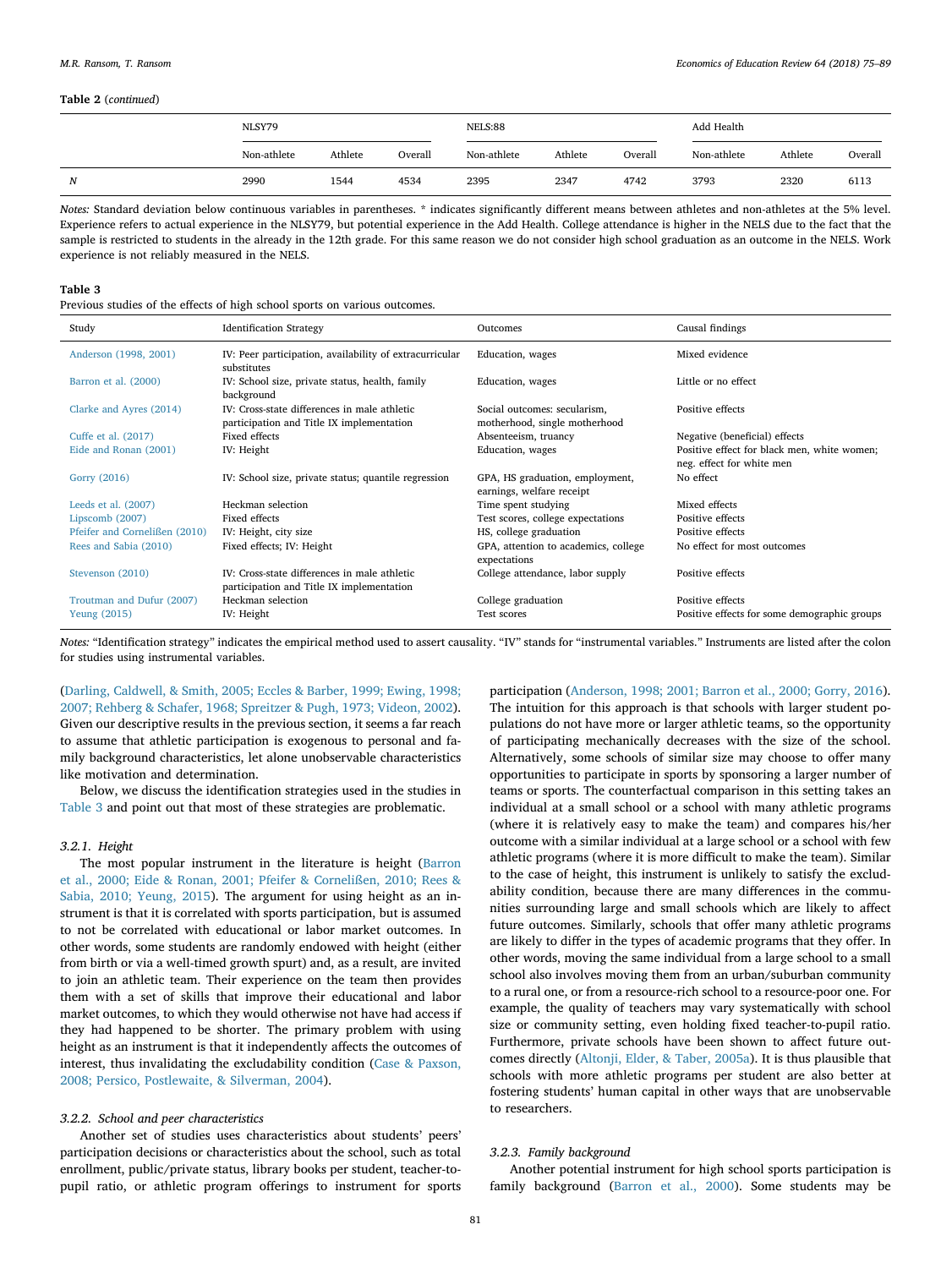interested in and qualify for the team but cannot participate because of parental income or time constraints. This instrument is unlikely to satisfy the excludability condition, given that parental income is highly correlated with a number of variables that determine educational and labor market outcomes (e.g. parental education, single parenthood, parenting style, time investment, etc.). $10$ 

### *3.2.4. Geographic variation in the impact of Title IX regulations*

The most convincing analysis to date uses a natural experiment that takes advantage of differences across states in the level of participation among boys prior to the 1972 passage of Title IX of the Educational Amendments to the 1964 Civil Rights Act, more commonly known as Title IX. The program mandated that sports participation among girls match that of boys, so that schools with higher levels of sports participation among boys were required to offer more sports opportunities for girls than those with lower levels of male participation. At the state level, there were large differences in participation rates by boys before the passage of Title IX. From the standpoint of girls, living in a state that previously had relatively more participation among boys is plausibly random relative to future education or labor supply outcomes. Stevenson (2010) analyzes US Decennial Census microdata samples by comparing outcomes state-by-state of women who came of age just after Title IX with those of women who came of age just before Title IX, and adjusting for pre-Title IX levels of boys' participation and other observable differences. Stevenson concludes that increased sports participation through Title IX increases college attendance and labor force participation for women, though the sizes of the effects are not large.

While we might expect the benefits of sports participation to be similar for boys and girls, it is possible that the benefits differ by gender. This approach cannot measure the effect of sports participation for boys, because the policy change did not expand sports opportunities for boys. Furthermore, the quasi-experimental expansion of sports opportunities for girls is a one-time event, and these results could be tied to labor market conditions specific to the birth cohorts surrounding the policy change. Finally, the approach taken by Stevenson measures the impact of exposure to sports, not necessarily the impact of sports participation, since individual participation is not observed in Census microdata (which is an interesting question in its own right). Our approach examines heterogeneity in returns to sports by gender and compares returns across three separate decades using data that identifies participation at the individual level.

## *3.2.5. Fixed e*ff*ects*

Estimating individual fixed effects is an obvious solution to the problem of unobservables. However, it can only be applied when comparing periods of participation with periods of non-participation, so it is not useful for studying later-life outcomes, such as college graduation or adult wages. For example, Cuffe et al. (2017) estimate the impact of sports participation on attendance and grades, taking advantage of differences in sport seasons and the length of seasons. In their analyses of high school athletes in Seattle public schools, they find significant reductions in absenteeism during periods when students are actively participating in a sports season, compared to periods when they are not. These effects are concentrated among boys, and are especially strong for minorities and those with disadvantaged family backgrounds. They also find that sports participation improves the grades of minority boys but find some evidence that the grades of nonminority students are reduced slightly. These results suggest a direct pathway through which sports participation may yield higher educational attainment.

Rees and Sabia (2010) use a similar strategy using the Add Health surveys. Students in the first two waves of the survey were asked about

their participation in "an active sport, such as baseball, softball, basketball, soccer, swimming, or football" during the preceding week. This definition of sports participation differs from most other studies in that it does not identify participation in school-sponsored teams or programs—a student in a physical education class might have played soccer several times during the week, for example. Using the observations from the two waves, Rees and Sabia (2010) estimate fixed-effects regression models to determine the effect of sports participation on grades in math and English. They find little evidence to support beneficial impacts of sports participation. Lipscomb (2007) also uses a fixedeffects approach with the NELS:88 survey data. He finds that sports participation improves standardized test scores and increases students' self-reported interest in attending college.

As Rees and Sabia (2010) point out, fixed effects estimators need not resolve all of the endogeneity of sports participation. For example, students may schedule "easier" classes during periods of intense sports participation, or the onset of personal emotional problems might discourage both sports attendance and academic performance.

#### *3.2.6. Sample selection correction*

Some studies have applied selectivity correction methods in the spirit of Heckman (1979) to this problem (Leeds & von Allmen, 2014; Troutman & Dufur, 2007). However, the selection equation requires some sort of identifying restriction, similar to that of instrumental variables estimation. The absence of such identifying variation leads to the same problems discussed above.

#### *3.3. Our econometric strategy*

Rather than search for a plausibly exogenous instrument for high school sports participation, we implement a method developed by Krauth (2016) that allows us to directly test the degree of exogeneity in sports participation via sensitivity analysis around the OLS baseline estimate. Similar, but slightly different, methods have been developed by Altonji et al. (2005b), Millimet and Tchernis (2013), and Oster (2017). Krauth's method is based on the idea that the researcher can replace the assumption of exogeneity with a weaker assumption that the ratio between selection on unobservables and selection on observables falls within some range. Thus our approach can also function as an indirect test of the validity of instrumental variables approaches used by prior studies on these same data sets.

Our econometric model is as follows:

$$
y_i = \alpha d_i + X_i \beta + \varepsilon_i \tag{1}
$$

where  $y_i$  is an outcome for student *i*,  $d_i$  indicates that *i* was a student athlete,  $X_i$  are observable characteristics of  $i$  (including a constant term), and ε*<sup>i</sup>* are unobservable characteristics that determine the outcome, but which are not correlated with observable characteristics.  $\alpha$  is a parameter that measures the impact of sports participation on the outcome of interest.

Importantly, we assume that  $d_i$  is correlated with  $\varepsilon_i$ . Typical empirical approaches would address this problem with experimental randomization or leveraging quasi-experimental policy variation. If neither of these approaches is feasible (as in the current setting), then the researcher must either assume exogeneity or concede that the parameter of interest  $\alpha$  is not identified.

Krauth's approach is to define a parameter  $\lambda$  which satisfies

$$
Corr(d, \varepsilon) = \lambda Corr(d, X\beta)
$$
\n(2)

λ is referred to as the *relative correlation parameter,* because it measures the degree of selection on unobservables relative to selection on observables. The case when  $\lambda = 0$  implies that *d* is exogenously determined, while  $\lambda = 1$  is analogous to the methodology of Altonji et al. (2005b). Krauth calls his methodology the *relative correlation restriction*, or RCR.

Krauth suggests two avenues for researchers implementing this

 $^{10}$  See also Aucejo and James (2017), who show that differences in family background are an important determinant of gaps in educational attainment.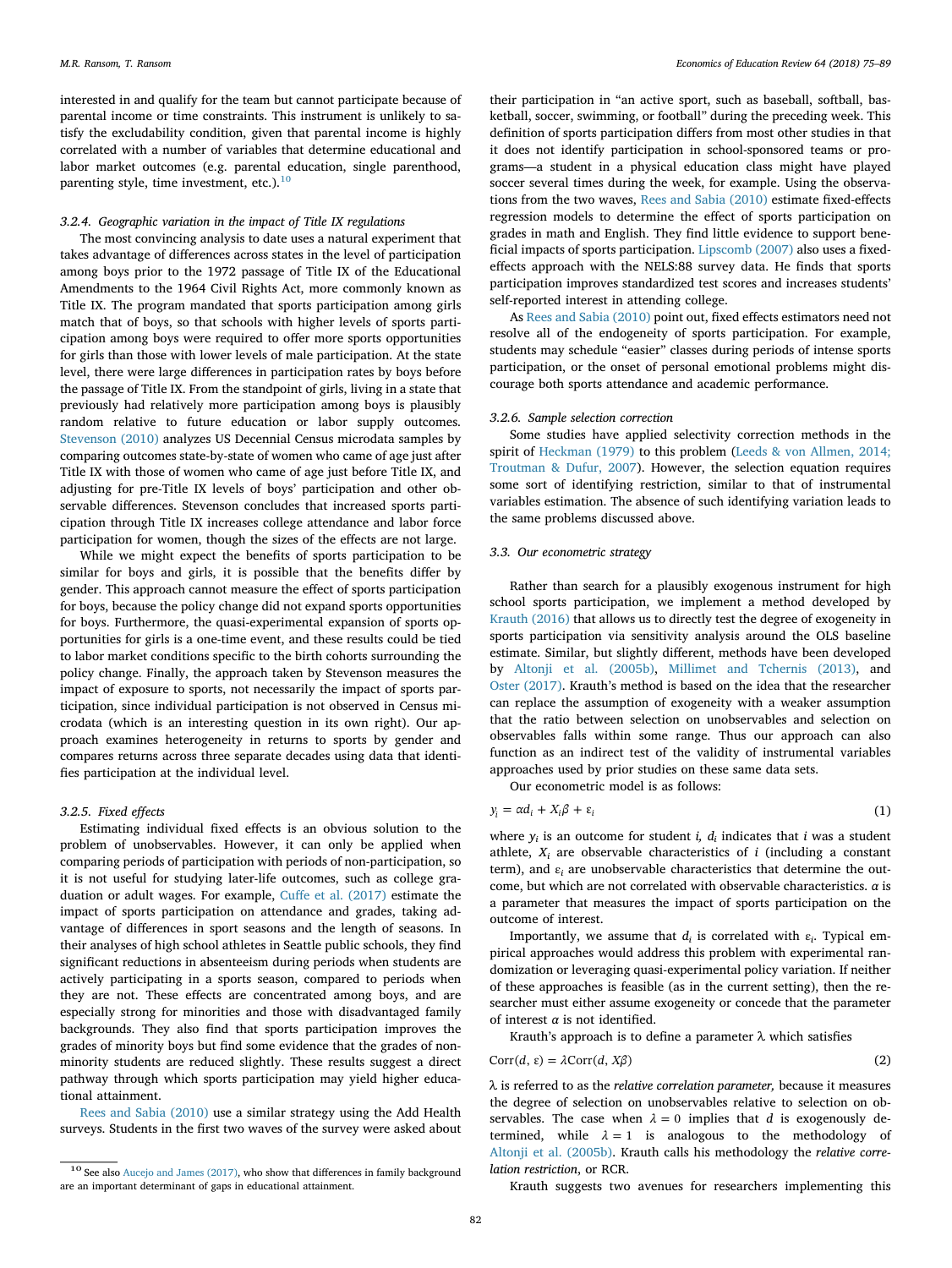#### methodology:

- 1. *Partial identi*fi*cation (bounds analysis):* Assume bounds on λ; i.e. assume  $\lambda \in [\lambda^L, \lambda^H]$  and then estimate corresponding  $\alpha$ 's in the interval  $[\alpha^L, \alpha^H]$ .
- 2. *Sensitivity analysis:* Estimate α by OLS, then find the smallest (absolute) value of  $\lambda$  such that the OLS estimate is statistically zero. We label this parameter  $\lambda^*$ .

We consider both of these avenues in our analysis.

A valid question is, "What are reasonable values of  $\lambda^*$  such that a researcher could claim that the estimate of  $\alpha$  represents a causal effect?" A simple baseline, introduced by Altonii et al. (2005b), is  $\lambda = 1$  which implies that selection on unobservables is no larger than selection on observables. Altonji, Conley, Elder, and Taber (2013) suggest a useful way to think about this issue. They argue that only some of the variables that determine an outcome are available in a data set. This is due, in part, to the fact that the researcher is unaware of *all* of the variables that are relevant. But more importantly, it is costly to conduct a large survey. The types of data sets that we use have been collected to serve multiple purposes, not just to study the outcomes that we are interested in. Thus, the types of questions asked and the information collected are variables that are likely to be useful or interesting for a broad range of topics. As they state, "Because of limits on the number of the factors that we know matter, that we know how to collect, and that we can afford to collect, many ... [important explanatory variables]... are left out" (Altonji et al., 2013). Thus, they argue that it may be reasonable to think of the set of variables that are available to us in a data set as a random subset of all the variables that matter. In this case, we would expect that the correlation between  $d_i$  and the observables should be about the same as the correlation between  $d_i$  and the unobservables, which are contained in ε<sub>*i*</sub>.

Of course, it is possible that the correlation with unobservables is even higher than the correlation with observables. Suppose that there is some character trait, such as competitiveness, that is not observable to the researcher. If that is a very strong determinant of success in later life, and is also a strong determinant of whether someone chooses to participate in sports, then the assumption that  $\lambda = 1$  might be too restrictive—competitiveness is more important than the average observed variable, so  $\lambda > 1$  is a more appropriate assumption. On the other hand, one could argue using a similar line of reasoning that  $\lambda < 1$  is a more appropriate bound. For this to be the case, one would need to believe that the data collection process happened to disproportionately sample the most important variables. Thus, the average observed variable is more important than the average unobserved variable. While it may be the case that  $\lambda > 1$  or  $\lambda < 1$ , we argue that binding  $\lambda$  within the unit interval is reasonable for the cases we examine here.

Other empirical examples verify  $\lambda = 1$  as a reasonable limit. For example, Krauth (2016) tests how sensitive the Project STAR randomized experiment is to noncompliance in the treatment.<sup>11</sup> He estimates  $\hat{\lambda}^*$  ≈ 2, where  $\hat{\lambda}^*$  is the value for  $\lambda$  that would be consistent with a null effect of the treatment. Thus, notwithstanding experimental noncompliance, Krauth (2016) concludes that smaller class sizes have causal effects on test scores. On the other hand, Krauth (2016) presents a different example using observational data, which estimates *λ* \*̂≈ 0.1, indicating that the measured effect is unlikely to be causal, because the estimated effect is not robust to even small deviations from exogeneity. In the next section, we show that this latter case holds true for high school athletics participation across multiple nationally representative data sets for almost all of the outcomes that we examine.

 $^{\rm 11}$  Specifically, some students who were assigned to a particular classroom were moved to a different classroom because of behavioral issues or parental request. For further details, see Krueger (1999) and Krauth (2016).

## 4. Results

We now present and discuss our main empirical findings from the econometric model introduced in Eqs. (1) and (2). For each of the surveys we analyze, we present impacts of high school sports participation on graduating from high school, attending college, graduating from college, full-time employment, wages or income, and exercise habits, obesity, and alcohol abuse. Each outcome is measured at approximately age 25 for each of the three survey cohorts. This corresponds to calendar years 1983–1990 for the NLSY79, calendar year 2000 for the NELS:88 (when respondents were aged 25–27), and calendar year 2008 for the Add Health (when respondents in our sample were aged 26–30). We present OLS estimates as well as estimates using the relative correlation restriction (RCR) method.

## *4.1. Educational outcomes*

Tables 4 and 5 contain estimates of  $\alpha$ , the effect of sports participation on educational outcomes, from all three surveys, respectively for men and women. The first two rows of the table report OLS estimates, while the remaining rows report RCR estimates. Consistent with the large body of prior research on the topic, as well as the evidence reported in Tables 1 and 2, when we assume that students are randomly assigned to be athletes, we find economically large and statistically significant effects of sports participation on high school graduation, college attendance, and college graduation.<sup>12</sup> Furthermore, the inclusion of explanatory variables dramatically reduces the size of the estimated effect, by more than half in some cases. The estimated effects tend to be slightly smaller for women, but the general pattern is very similar.

We now discuss the RCR estimates presented in Tables 4 and 5. Directly below the OLS estimates, we report the bounds on the treatment effect of sports participation when Corr(Sports,  $\varepsilon$ ) is no larger than Corr(Sports, *Xβ*), i.e. for the range of between  $\lambda = 0$  and  $\lambda = 1$ . Because of the positive selection on observables for these outcomes, the lower limit of the interval represents the case when  $\lambda = 1$ , and the upper limit corresponds with the OLS estimate. For example, for the outcome variable, "Graduate College," we estimate a range of −0.153 to 0.056 for the NLS79 sample of men. The lower bound corresponds to the assumption that the selection of unobservables is the same as the selection on observables. The line below gives a conservative confidence interval for our estimates—the lower bound of this confidence interval is the lower bound of the 95% confidence interval for the case of  $\lambda = 1$ .

Below the treatment effect bounds we list auxiliary parameters from the RCR procedure. These auxiliary parameters are meant to serve as helpful diagnostics in characterizing the level of selection on unobservables. Specifically, we report  $\hat{\lambda}^{\infty}$ , which is the value of λ at which identification breaks down, i.e. the value of  $\lambda$  that yields bounds on  $\alpha$ equal to ( $-\infty$ ,  $\infty$ ). Second, we report  $\hat{\lambda}$  (0), which is the smallest value of λ such that the estimated treatment effect bounds include 0. Finally, we report  $\hat{\lambda}^*$ , which is a similar statistic as  $\hat{\lambda}(0)$ , but which instead corresponds to the smallest value of  $\lambda$  such that the 95% confidence interval of the bounds includes zero. Thus,  $\hat{\lambda}(0)$  is analogous to a point estimate, while *λ* \*̂is analogous to a statistical significance test (e.g. a *<sup>t</sup>*test) on that point estimate. For the confidence interval surrounding the treatment effect bounds to not include zero, we need  $\min(\hat{\lambda}^*, \hat{\lambda}(0), \hat{\lambda}^{\infty}) > 1$  (in magnitude).

To further supply intuition for this approach, we include a graphical presentation of the RCR auxiliary parameters for college graduation among men in the NELS:88 in Fig. 1, panel (a). The figure plots  $\lambda$  as a function of the treatment effect α. In other words, the figure plots the

 $^{12}$  We do not estimate the effect of sports participation on high school graduation for the NELS:88 sample, since our definition of sports participation requires that the respondent be in school during the 12th grade interview.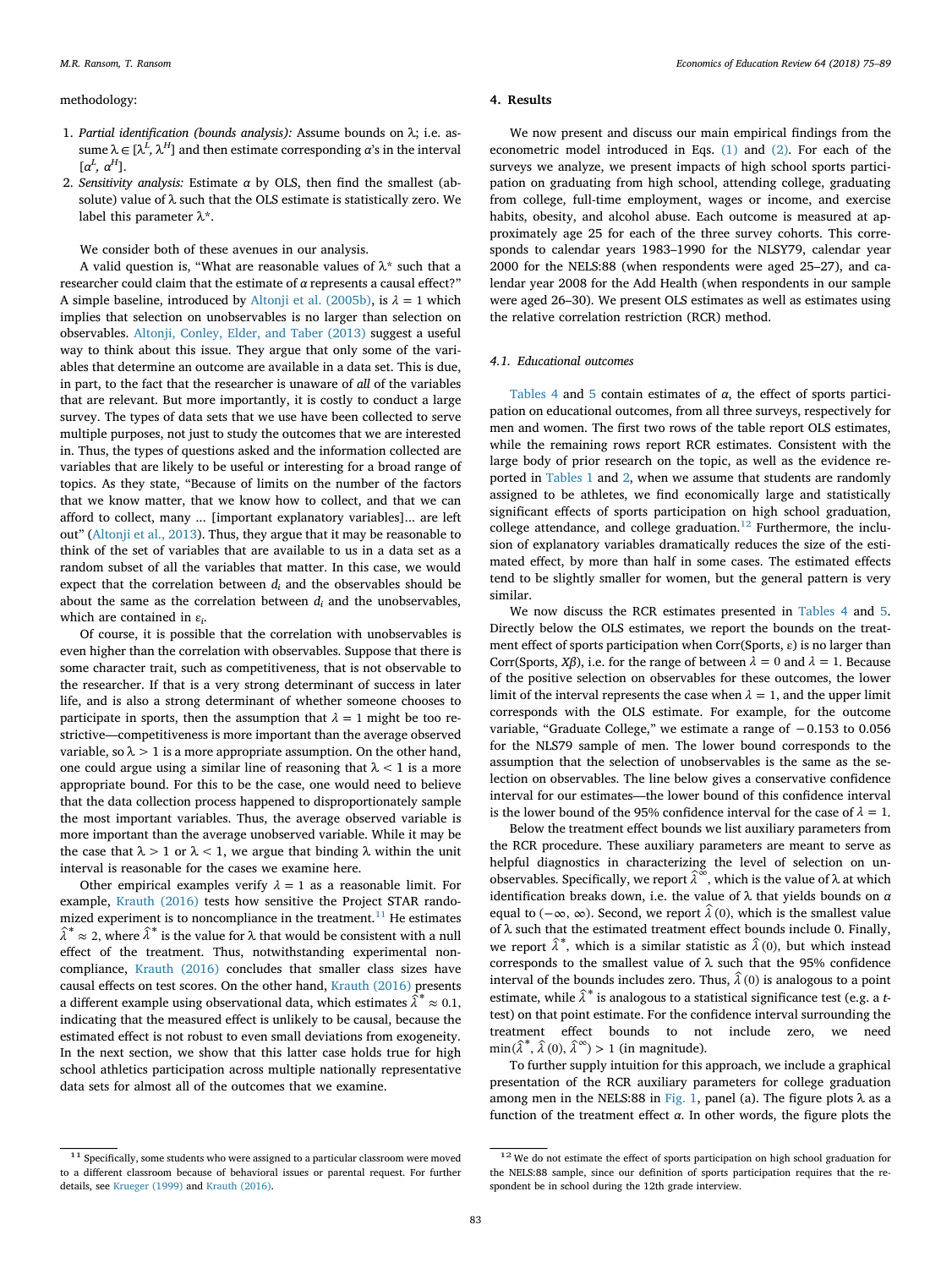#### *M.R. Ransom, T. Ransom Economics of Education Review 64 (2018) 75–89*

#### Table 4

Effect of sports on educational outcomes for men.

|                              | Graduate HS       |                   | Attend college    |                   |                   | Graduate college  |                   |                   |
|------------------------------|-------------------|-------------------|-------------------|-------------------|-------------------|-------------------|-------------------|-------------------|
|                              | NLSY79            | Add Health        | NLSY79            | NELS:88           | Add Health        | NLSY79            | NELS:88           | Add Health        |
| OLS, no controls             | $0.163***$        | $0.055***$        | $0.275***$        | $0.090***$        | $0.149***$        | $0.161***$        | $0.158***$        | $0.096***$        |
|                              | (0.010)           | (0.007)           | (0.014)           | (0.014)           | (0.018)           | (0.011)           | (.016)            | (.022)            |
| OLS, full controls           | $0.062***$        | $0.028**$         | $0.120***$        | $0.067***$        | $0.078***$        | $0.056***$        | $0.095***$        | $0.079***$        |
|                              | (0.010)           | (0.008)           | (0.013)           | (0.013)           | (0.016)           | (0.010)           | (0.013)           | (0.022)           |
| Bounds, $\lambda \in [0, 1]$ | $[-0.183, 0.062]$ | $[-0.414, 0.028]$ | $[-0.182, 0.120]$ | [0.005, 0.067]    | $[-0.511, 0.078]$ | $[-0.153, 0.056]$ | $[-0.012, 0.095]$ | $[-0.481, 0.079]$ |
|                              | $(-0.217, 0.080)$ | $(-0.529, 0.045)$ | $(-0.227, 0.147)$ | $(-0.034, 0.093)$ | $(-0.701, 0.110)$ | $(-0.189, 0.076)$ | $(-0.055, 0.120)$ | $(-0.893, 0.122)$ |
| $\hat{v}^{\infty}$           | 2.75              | 1.51              | 2.75              | 4.53              | 1.51              | 2.75              | 4.51              | 1.49              |
| $\hat{\lambda}(0)$           | 0.27              | 0.18              | 0.43              | 1.07              | 0.29              | 0.29              | 0.89              | 0.55              |
| $\hat{\lambda}^*$            | 0.18              | 0.07              | 0.31              | 0.78              | 0.17              | 0.17              | 0.49              | 0.21              |
| N                            | 4296              | 5043              | 4296              | 4227              | 5044              | 4296              | 4196              | 3427              |

*Notes:* Additional controls include those listed in Tables 1 and 2, as well as birth year dummies. ̂ ∞ *λ* corresponds to the value of λ at which identification breaks down, i.e. <sup>&</sup>gt; ̂ ∞ *<sup>λ</sup> <sup>λ</sup>* yields bounds on *<sup>α</sup>* ̂∈ −∞ ∞ ( , ). *<sup>λ</sup>* ̂(0) is the value of <sup>λ</sup> at which the bounds of *<sup>α</sup>* ̂include 0. *<sup>λ</sup>* \*̂is the value of <sup>λ</sup> such that the 95% confidence interval on the bounds of  $\hat{\alpha}$  include 0. Standard errors below OLS coefficients in parentheses. 95% confidence interval below each set of bounds in parentheses. \*\* indicates significance at the 5% level; \*\*\* at the 1% level.

## Table 5

Effect of sports on educational outcomes for women.

|                              | Graduate HS       |                   | Attend college    |                   |                   | Graduate college  |                   |                   |
|------------------------------|-------------------|-------------------|-------------------|-------------------|-------------------|-------------------|-------------------|-------------------|
|                              | NLSY79            | Add Health        | NLSY79            | NELS:88           | Add Health        | NLSY79            | NELS:88           | Add Health        |
| OLS, no controls             | $0.124***$        | $0.047***$        | $0.215***$        | $0.066***$        | $0.127***$        | $0.145***$        | $0.184***$        | $0.121***$        |
|                              | (0.010)           | (0.007)           | (0.015)           | (0.010)           | (0.016)           | (0.011)           | (0.014)           | (0.022)           |
| OLS, full controls           | $0.044***$        | $0.019***$        | $0.072***$        | $0.035***$        | $0.083***$        | $0.047***$        | $0.086***$        | $0.070***$        |
|                              | (0.009)           | (0.007)           | (0.014)           | (0.010)           | (0.015)           | (0.010)           | (0.012)           | (0.018)           |
| Bounds, $\lambda \in [0, 1]$ | $[-0.135, 0.044]$ | $[-0.226, 0.019]$ | $[-0.201, 0.072]$ | $[-0.077, 0.035]$ | $[-0.179, 0.083]$ | $[-0.149, 0.047]$ | $[-0.091, 0.086]$ | $[-0.256, 0.070]$ |
|                              | $(-0.161, 0.057)$ | $(-0.291, 0.032)$ | $(-0.245, 0.099)$ | $(-0.113, 0.053)$ | $(-0.311, 0.113)$ | $(-0.184, 0.070)$ | $(-0.136, 0.110)$ | $(-0.433, 0.104)$ |
| $\hat{\lambda}^{\infty}$     | 3.17              | 1.92              | 3.17              | 3.43              | 1.92              | 3.17              | 3.43              | 1.84              |
| $\hat{\lambda}(0)$           | 0.38              | 0.14              | 0.35              | 0.35              | 0.49              | 0.26              | 0.51              | 0.37              |
| $\widehat{\lambda}^*$        | 0.17              | 0.02              | 0.17              | 0.18              | 0.27              | 0.13              | 0.31              | 0.19              |
| $\boldsymbol{N}$             | 4534              | 5971              | 4534              | 4742              | 5971              | 4534              | 4705              | 4609              |

*Notes:* Additional controls include those listed in Tables 1 and 2, as well as birth year dummies. ̂ ∞ *λ* corresponds to the value of λ at which identification breaks down, i.e. <sup>&</sup>gt; ̂ ∞ *<sup>λ</sup> <sup>λ</sup>* yields bounds on *<sup>α</sup>* ̂∈ −∞ ∞ ( , ). *<sup>λ</sup>* ̂(0) is the value of <sup>λ</sup> at which the bounds of *<sup>α</sup>* ̂include 0. *<sup>λ</sup>* \*̂is the value of <sup>λ</sup> such that the 95% confidence interval on the bounds of *α* ̂include 0. Standard errors below OLS coefficients in parentheses. 95% confidence interval below each set of bounds in parentheses. \*\* indicates significance at the 5% level; \*\*\* at the 1% level.

function defined in Eq. (2): since  $\beta$  is implicitly a function of  $\alpha$  (and hence ε is also implicitly a function of  $α$ ), we have that  $λ$  as defined in Eq. (2) is also a function of  $\alpha$  so that one can recover the value of  $\alpha$  that is consistent with, e.g.  $\lambda = 1$ .<sup>13</sup> The shaded region on the *y*-axis denotes the bounds on  $\lambda$ , which we assume to be  $[0,1]$  as discussed in the previous section. The shaded region on the *x*-axis denotes to the cor**responding bounds on** *α*, i.e.  $[\alpha^L, \alpha^H]$ . λ<sup>∞</sup> is the horizontal dashed line, which marks the value of  $\lambda$  at which identification breaks down (i.e. yields bound on  $\alpha$  that are completely uninformative). While this line is the asymptote of the  $λ(α)$  function,  $λ(α)$  is not a hyperbola. For this reason, it is possible for  $\hat{\lambda}(0) > \hat{\lambda}^{\infty}$ . The vertical dashed line in the figure is  $\alpha^{\infty}$ , i.e. the value of  $\alpha$  at which Corr(*d*,  $X\beta(\alpha)$ ) = 0, where we again emphasize that  $\beta$  is implicitly a function of  $\alpha$ . For positively selected outcomes, an increase in  $\lambda^H$  results in a decrease in  $\alpha^L$ . The opposite is true for negatively selected outcomes: increasing λ *H* results in an increase in  $\alpha^H$ . As a final note, panel (b) of Fig. 1 shows that it is possible for  $\lambda(0) > \lambda^{\infty}$ . This is why min( $\hat{\lambda}^*, \hat{\lambda}(0), \hat{\lambda}^{\infty} > 1$  is the relevant condition for causality.

The RCR estimates in Tables 4 and 5 illustrate the sensitivity of

sports to selection on unobservables. For most of the data sets and outcomes, if the correlation of sports participation with the unobservables is even a small fraction of its correlation with the observed variables, the estimated impact of sports participation is nil. The exception is with the NELS:88 data. For the education outcomes we consider in these tables, we estimate that participation in sports leads to an increase in the probability of men attending college, even when  $\lambda = 1$ , although the estimated effect is small and not statistically significant.<sup>14</sup> Our estimate of  $\hat{\lambda}(0)$  for college graduation is also quite large at 0.89. Thus, the correlation between sports participation and college graduation propensity for men in the NELS:88 is robust to a large amount of selection on unobservables, although we would not reject a null hypothesis of a null effect if  $\lambda = 1$ . On the other hand, for women we find little evidence to support a causal effect of sports participation on the educational outcomes that we examine. For all three of these samples, even if the correlation with the unobservables is only half as much as the correlation with the observables, there is no beneficial effect of sports participation.

<sup>13</sup> Another way of thinking about this is that, in an OLS estimation problem, the parameters  $β$  will change if the researcher constrains  $α$  to be some value. Thus,  $β$  is implicitly a function of  $\alpha$ .

<sup>&</sup>lt;sup>14</sup> Of course, if one believes that the true value of  $\lambda$  is less than 1 (perhaps because the most important characteristics determining college attendance are measured in the survey), then one could conclude that sports has a causal impact on men's college attendance.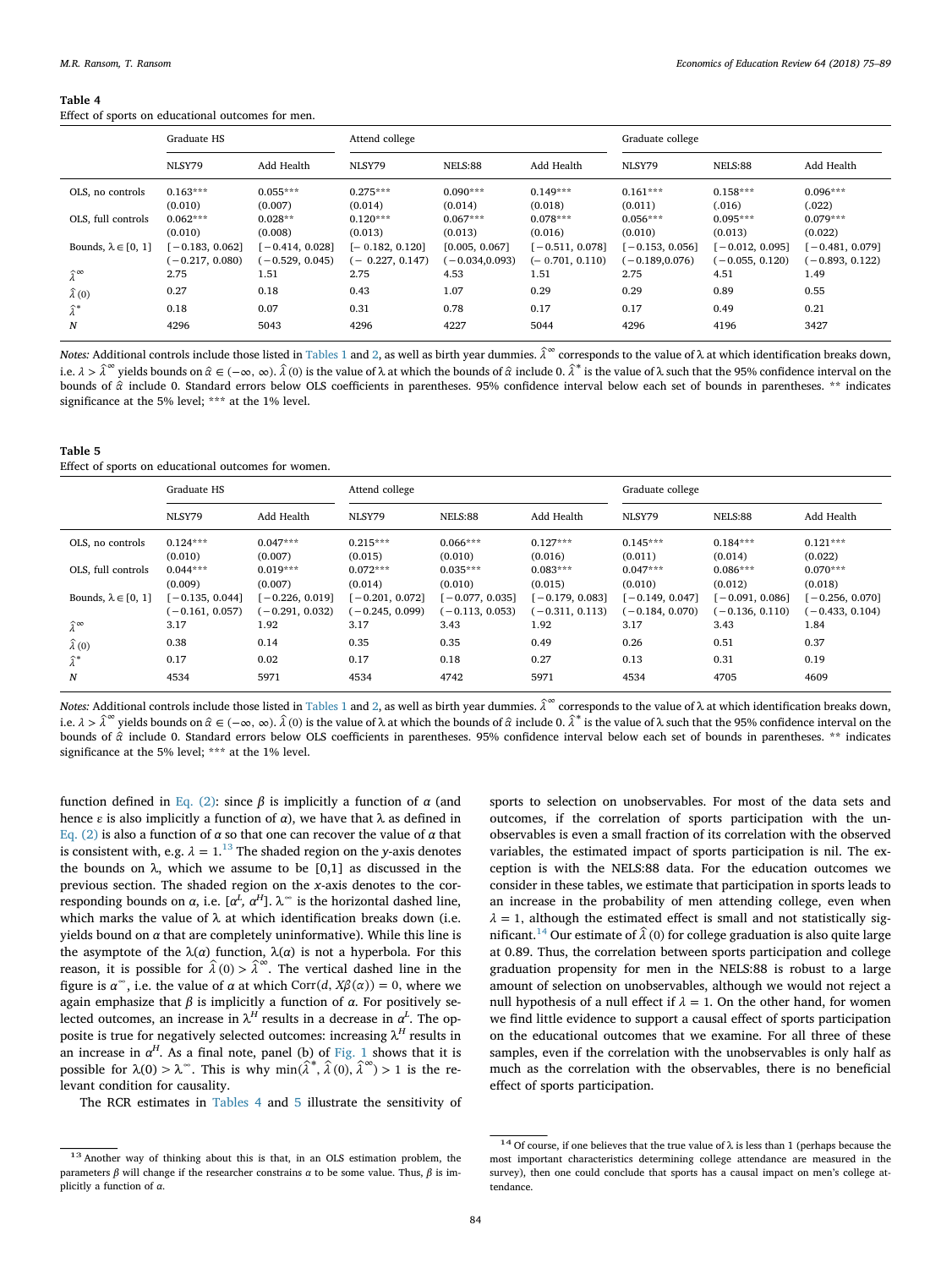#### (b) Regular exercise (men, NELS:88)



Fig. 1. Plots of relative correlation for positively and negatively selected outcomes. Notes: Above are plots of  $\lambda$  as a function of the treatment effect  $\alpha$  for college graduation (a positively selected outcome) and regular exercise (a negatively selected outcome). The shaded region on the *y*-axis denotes the bounds on λ, which we assume to be [0,1]. The shaded region on the *x*-axis denotes to the corresponding bounds on α*.* λ <sup>∞</sup> is the horizontal dashed line, which denotes the value of <sup>λ</sup> at which identification breaks down. The vertical dashed line is  $\alpha^{\infty}$ , which is the value of  $\alpha$  at which Corr( $d$ ,  $X\beta(\alpha) = 0$ ), where  $\beta(\alpha)$  emphasizes that  $\beta$  is implicitly a function of *a*. For additional details, see Section 4.1 of the text or Krauth (2016). For the positively selected outcome, if we widen the bounds on  $\lambda$  in the positive direction, the corresponding interval on  $\alpha$  widens in the negative direction. The opposite is true for the negatively selected outcome: widening [ $\lambda^L$ ,  $\lambda^H$ ] in the positive direction also widens  $\left[\alpha^L, \alpha^H\right]$  in the positive direction. Finally, Panel (b) shows that  $\lambda(0) > \lambda^\infty$  is possible because  $\lambda(\alpha)$  is not a hyperbola.

#### Table 6

Effect of sports on labor market outcomes for men.

|                              | Log wages         |                   |                   |                   | Full-time employment |                   |  |  |
|------------------------------|-------------------|-------------------|-------------------|-------------------|----------------------|-------------------|--|--|
|                              | NLSY79            | NELS:88           | Add Health        | NLSY79            | NELS:88              | Add Health        |  |  |
| OLS, no controls             | $0.172***$        | $0.138***$        | $0.090***$        | $0.061***$        | 0.007                | 0.017             |  |  |
|                              | (0.017)           | (0.025)           | (0.029)           | (0.015)           | (0.012)              | (0.010)           |  |  |
| OLS, full controls           | $0.077***$        | $0.128***$        | $0.072**$         | $0.037***$        | 0.013                | 0.015             |  |  |
|                              | (0.017)           | (0.025)           | (0.030)           | (0.014)           | (0.012)              | (0.013)           |  |  |
| Bounds, $\lambda \in [0, 1]$ | $[-0.250, 0.077]$ | [0.033, 0.128]    | $[-0.886, 0.764]$ | $[-0.027, 0.037]$ | [0.013, 0.059]       | $[-0.541, 0.568]$ |  |  |
|                              | $(-0.321, 0.111)$ | $(-0.010, 0.177)$ | $(-1.52, 2.46)$   | $(-0.086, 0.064)$ | $(-0.011, 0.118)$    | $(-0.723, 0.746)$ |  |  |
| $\hat{\lambda}^{\infty}$     | 2.47              | 4.56              | 1.46              | 2.48              | N/A                  | N/A               |  |  |
| $\hat{\lambda}(0)$           | 0.28              | 1.23              | 0.47              | 0.65              | N/A                  | N/A               |  |  |
| $\hat{\lambda}^*$            | 0.16              | 0.68              | 0.07              | 0.18              | N/A                  | N/A               |  |  |
| N                            | 3296              | 3864              | 3128              | 4296              | 4227                 | 3246              |  |  |

*Notes:* Additional controls include those listed in Tables 1 and 2, as well as birth year dummies. The wage and employment models follow a more Mincerian approach by including years of education, dummies for high school and four-year college graduation, and a cubic in work experience. ̂ ∞ *λ* corresponds to the value of λ at which *identification breaks down, i.e.*  $\lambda > \hat{\lambda}^{\infty}$  yields bounds on  $\hat{\alpha} \in (-\infty, \infty)$ .  $\hat{\lambda}(0)$  is the value of  $\lambda$  at which the bounds of  $\hat{\alpha}$  include 0.  $\hat{\lambda}^*$  is the value of  $\lambda$  such that the 95% confidence interval on the bounds of *α* ̂include 0. Standard errors below OLS coefficients in parentheses. 95% confidence interval below each set of bounds in parentheses. \*\* indicates significance at the 5% level; \*\*\* at the 1% level. As noted in Table 1, work experience is excluded for the NELS because it is not reliably measured. The bounds on Add Health treatment effects are nearly uninformative because ̂ ∞ *λ* is close to 1, thus making identification tenuous.

## *4.2. Labor market outcomes*

Tables 6 and 7 contain estimates for log wages and full-time employment across all three surveys, respectively for men and women. Overall, we find a very similar pattern to what we observed for the educational outcomes: OLS estimates are large and statistically significant, and the inclusion of explanatory variables reduces this effect. One exception is the full-time work status for the NELS:88 and Add Health male samples, where the raw difference between athletes and non-athletes is essentially zero in each. Another exception is that of women's full-time work status in the NELS:88, where we document a negative selection on observables.

The RCR analysis confirms that even if the correlation between sports participation and the unobservables is only half of its correlation with the observables, we estimate a null effect of sports on wages and employment. The only exception to this is again in the NELS:88 sample of men, where we estimate that athletes earn about 3.3% more than non-athletes if we allow  $\lambda = 1$ . However, the estimate is imprecise and

is not statistically significantly different from zero.

For several of the outcomes we examine in Tables 6 and 7 there is no statistically significant difference between athletes and non-athletes once we have controlled for observables. In these cases, there is no reason to apply the RCR estimation, since there is nothing left for the unobservables to explain. We thus report "N/A" for the corresponding RCR estimates.

Our estimates for women's labor supply in Table 7 include one noteworthy result. In the NELS:88 the observables are actually negatively correlated with the full-time employment outcome. That is, after controlling for observable characteristics, the estimated effect of athletics participation is actually *higher* than the raw difference. So in this case, the bounds for the estimated effect contain only positive numbers, and we can reject the null hypothesis of no effect. However, a lack of agreement from the other two surveys—in which there is no significant difference in employment after controlling for observables—makes us reluctant to conclude that there is a causal effect of sports on women's adult full-time employment in any direction. We discuss at the end of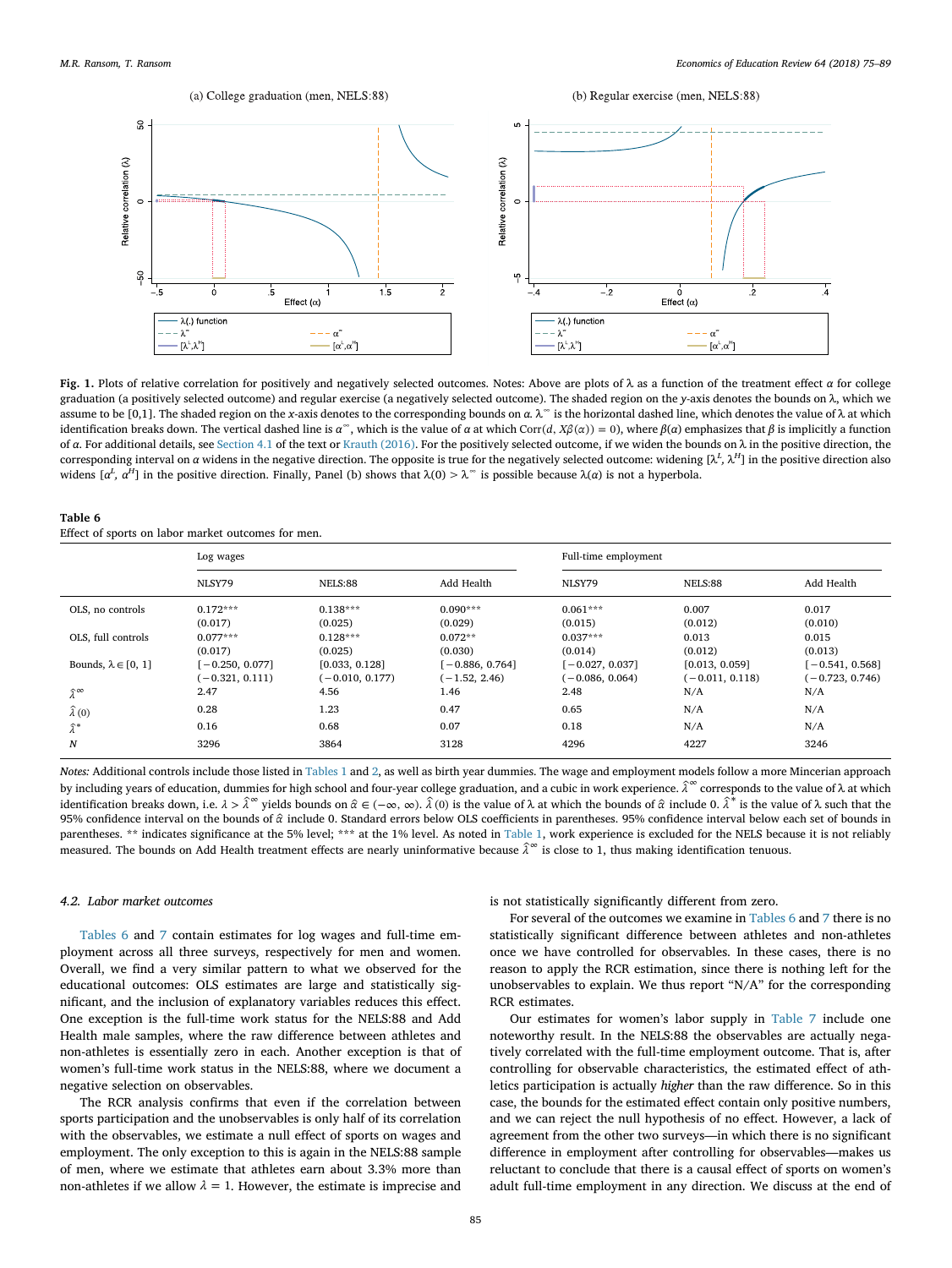|                              | Log wages         |                   |                   | Full-time employment |                |                   |  |  |
|------------------------------|-------------------|-------------------|-------------------|----------------------|----------------|-------------------|--|--|
|                              | NLSY79            | NELS:88           | Add Health        | NLSY79               | <b>NELS:88</b> | Add Health        |  |  |
| OLS, no controls             | $0.115***$        | $0.130***$        | $0.076**$         | $0.080***$           | $0.027**$      | $0.027**$         |  |  |
|                              | (0.018)           | (0.024)           | (0.034)           | (0.015)              | (0.013)        | (0.011)           |  |  |
| OLS, full controls           | 0.017             | $0.083***$        | 0.056             | $-0.024$             | $0.034**$      | 0.022             |  |  |
|                              | (0.016)           | (0.024)           | (0.032)           | (0.014)              | (0.013)        | (0.012)           |  |  |
| Bounds, $\lambda \in [0, 1]$ | $[-0.173, 0.017]$ | $[-0.210, 0.083]$ | $[-0.233, 0.056]$ | $[-0.227, -0.024]$   | [0.034, 0.152] | $[-0.407, 0.422]$ |  |  |
|                              | $(-0.224, 0.048)$ | $(-0.335, 0.131)$ | $(-1.01, 0.120)$  | $(-0.274, 0.003)$    | (0.008, 0.267) | $(-0.585, 0.639)$ |  |  |
| $\hat{\lambda}^{\infty}$     | N/A               | 3.32              | N/A               | N/A                  | 3.43           | N/A               |  |  |
| $\hat{\lambda}(0)$           | N/A               | 0.35              | N/A               | N/A                  | $-0.92$        | N/A               |  |  |
| $\widehat{\lambda}^*$        | N/A               | 0.14              | N/A               | N/A                  | $-0.37$        | N/A               |  |  |
| $\boldsymbol{N}$             | 2935              | 4072              | 3977              | 4604                 | 4741           | 4316              |  |  |

*Notes:* Additional controls include those listed in Tables 1 and 2, as well as birth year dummies. The wage and employment models follow a more Mincerian approach by including years of education, dummies for high school and four-year college graduation, and a cubic in work experience. ̂ ∞ *λ* corresponds to the value of λ at which identification breaks down, i.e.  $\lambda > \hat{\lambda}^{\infty}$  yields bounds on  $\hat{\alpha} \in (-\infty, \infty)$ .  $\hat{\lambda}(0)$  is the value of  $\lambda$  at which the bounds of  $\hat{\alpha}$  include 0.  $\hat{\lambda}^*$  is the value of  $\lambda$  such that the 95% confidence interval on the bounds of *α* ̂include 0. Standard errors below OLS coefficients in parentheses. 95% confidence interval below each set of bounds in parentheses. \*\* indicates significance at the 5% level; \*\*\* at the 1% level. As noted in Table 1, work experience is excluded for the NELS because it is not reliably measured. The bounds on Add Health treatment effects are nearly uninformative because ̂ ∞ *λ* is close to 1, thus making identification tenuous.

#### Table 8

Effect of sports on health and risky behavior outcomes for men.

|                              | Regular exercise |                   | Obesity        |                   | Alcohol abuse     |                   |  |  |
|------------------------------|------------------|-------------------|----------------|-------------------|-------------------|-------------------|--|--|
|                              | <b>NELS:88</b>   | Add Health        | NLSY79         | Add Health        | NELS:88           | Add Health        |  |  |
| OLS, no controls             | $0.171***$       | $0.077***$        | 0.011          | $-.007$           | $0.120***$        | 0.017             |  |  |
|                              | (0.017)          | (0.016)           | (0.007)        | (0.012)           | (0.016)           | (0.012)           |  |  |
| OLS, full controls           | $0.175***$       | $0.091***$        | $0.016**$      | 0.004             | $0.107***$        | 0.017             |  |  |
|                              | (0.017)          | (0.018)           | (0.007)        | (0.013)           | (0.016)           | (0.013)           |  |  |
| Bounds, $\lambda \in [0, 1]$ | [0.175, 0.234]   | $[-0.778, 0.967]$ | [0.016, 0.082] | $[-0.895, 0.913]$ | [0.005, 0.107]    | $[-0.735, 0.769]$ |  |  |
|                              | (0.142, 0.350)   | $(-0.960, 1.14)$  | (0.002, 0.146) | $(-1.09, 1.10)$   | $(-0.080, 0.139)$ | $(-0.928, 0.966)$ |  |  |
| $\hat{\lambda}^{\infty}$     | 4.55             | 1.51              | 2.75           | N/A               | 4.54              | N/A               |  |  |
| $\hat{\lambda}(0)$           | 4.76             | 0.55              | $-1.04$        | N/A               | 1.04              | N/A               |  |  |
| $\hat{\lambda}^*$            | $-1.25$          | $-1.13$           | $-0.63$        | N/A               | 0.78              | N/A               |  |  |
| $\boldsymbol{N}$             | 4224             | 5040              | 4296           | 5001              | 4213              | 5020              |  |  |

*Notes*: Additional controls include those listed in Tables 1 and 2, as well as birth year dummies.  $\widehat{\lambda}^\infty$  corresponds to the value of λ at which identification breaks down, i.e. <sup>&</sup>gt; ̂ ∞ *<sup>λ</sup> <sup>λ</sup>* yields bounds on *<sup>α</sup>* ̂∈ −∞ ∞ ( , ). *<sup>λ</sup>* ̂(0) is the value of <sup>λ</sup> at which the bounds of *<sup>α</sup>* ̂include 0. *<sup>λ</sup>* \*̂is the value of <sup>λ</sup> such that the 95% confidence interval on the bounds of  $\hat{\alpha}$  include 0. Standard errors below OLS coefficients in parentheses. 95% confidence interval below each set of bounds in parentheses. \*\* indicates significance at the 5% level; \*\*\* at the 1% level. The bounds on Add Health treatment effects are nearly uninformative because  $\hat{\lambda}^{\infty}$  is close to 1, thus making identification tenuous.

this section possible explanations for the NELS:88 results being different.

### *4.3. Health and risky behaviors*

Tables 8 and 9 contain estimates for our measures of health and risky behaviors: regular exercise, obesity, and alcohol abuse. We base our definition of regular exercise on the responses to questions about physical fitness/exercise activities during the week prior to the interview (for Add Health) or for a typical week (NELS:88). If the respondent reported participating in exercise activities during three or more days per week, we assigned a value of 1 to the regular exercise variable. The NLSY79 does not have a variable to measure exercise activities. To indicate alcohol abuse in the NELS:88 cohort, we use responses to questions about how frequently the respondent participates in binge drinking, defined as drinking five or more alcoholic drinks in a row. Those who reported an episode of binge drinking during the past month were assigned a value of 1 for the alcohol abuse variable. For Add Health, we define alcohol abuse as being drunk 25 times or more in the previous year. The NLSY79 does not measure any kind of drug or

alcohol abuse during adulthood. Finally, we also measure obesity in both the NLSY79 and the Add Health. This is derived from reported values for height and weight in these two surveys. We calculate the Body Mass Index (BMI) based on the respondent's height and weight.<sup>15</sup> Those with a BMI in the obese range (i.e. 30 or larger) are indicated as obese. $16$ 

In the case of regular exercise, both surveys indicate that male athletes are more likely to participate in regular adult exercise. Interestingly, after controlling for observables, the athlete/non-athlete difference does not change much (and actually *increases* in both the NELS:88 and Add Health samples). This result is graphically depicted in Fig. 1 (b) for the NELS:88.

In the Add Health sample, we note that, for all non-education outcomes, the treatment effect bounds are nearly completely

<sup>&</sup>lt;sup>15</sup> Height and weight are self-reported at various interviews in the NLSY79. In the Add Health, they are collected in each wave by a medical professional.

<sup>&</sup>lt;sup>16</sup> This definition of obesity is taken from the Centers for Disease Control and Prevention (CDC). See https://www.cdc.gov/obesity/adult/defining.html for more information.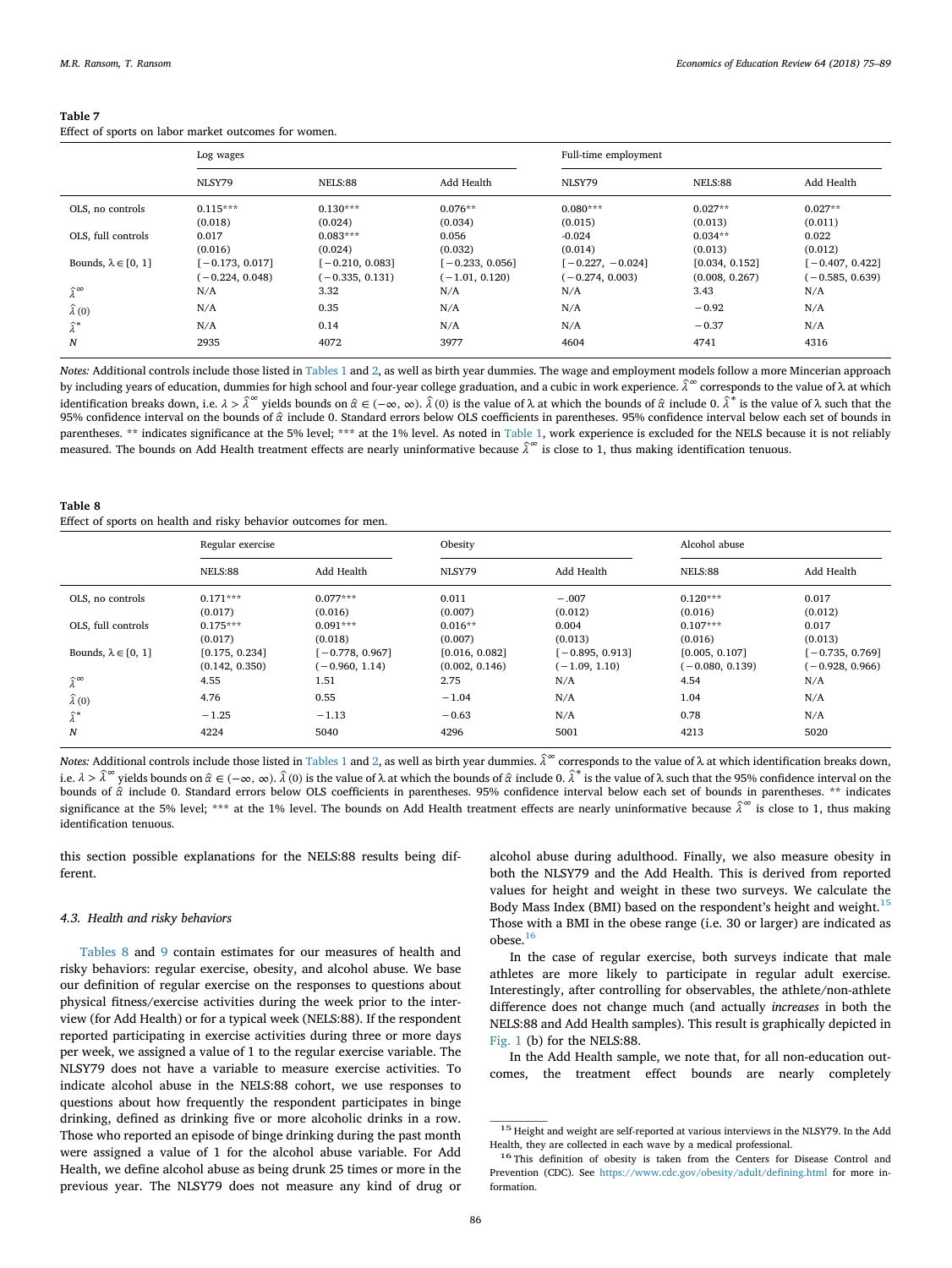#### Table 9

Effect of sports on health and risky behavior outcomes for women.

|                              | Regular exercise  |                   | Obesity           |                   | Alcohol abuse     |                   |  |  |
|------------------------------|-------------------|-------------------|-------------------|-------------------|-------------------|-------------------|--|--|
|                              | NELS:88           | Add Health        | NLSY79            | Add Health        | NELS:88           | Add Health        |  |  |
| OLS, no controls             | $0.113***$        | $0.067***$        | $-0.023***$       | $-0.055**$        | $0.053***$        | 0.017             |  |  |
|                              | (0.014)           | (0.013)           | (0.007)           | (0.014)           | (0.011)           | (0.009)           |  |  |
| OLS, full controls           | $0.093***$        | $0.052***$        | $-0.016**$        | $-0.042**$        | $0.043***$        | $0.019**$         |  |  |
|                              | (0.014)           | (0.014)           | (0.007)           | (0.016)           | (0.011)           | (0.009)           |  |  |
| Bounds, $\lambda \in [0, 1]$ | $[-0.116, 0.093]$ | $[-0.496, 0.516]$ | $[-0.016, 0.046]$ | $[-0.042, 0.414]$ | $[-0.097, 0.043]$ | $[-0.299, 0.345]$ |  |  |
|                              | $(-0.194, 0.122)$ | $(-0.629, 0.754)$ | $(-0.029, 0.089)$ | $(-0.073, 0.625)$ | $(-0.173, 0.065)$ | (0.411, 0.459)    |  |  |
| $\hat{\lambda}^{\infty}$     | 3.44              | 1.92              | 3.17              | 1.89              | 3.44              | 1.92              |  |  |
| $\hat{\lambda}(0)$           | 0.54              | 0.27              | 0.37              | 0.34              | 0.43              | 0.95              |  |  |
| $\hat{\lambda}^*$            | 0.29              | 0.11              | 0.08              | 0.06              | 0.25              | $-0.16$           |  |  |
| $\boldsymbol{N}$             | 4740              | 5965              | 4534              | 5838              | 4731              | 5960              |  |  |

*Notes:* Additional controls include those listed in Tables 1 and 2, as well as birth year dummies. ̂ ∞ *λ* corresponds to the value of λ at which identification breaks down, i.e. <sup>&</sup>gt; ̂ ∞ *<sup>λ</sup> <sup>λ</sup>* yields bounds on *<sup>α</sup>* ̂∈ −∞ ∞ ( , ). *<sup>λ</sup>* ̂(0) is the value of <sup>λ</sup> at which the bounds of *<sup>α</sup>* ̂include 0. *<sup>λ</sup>* \*̂is the value of <sup>λ</sup> such that the 95% confidence interval on the bounds of  $\hat{\alpha}$  include 0. Standard errors below OLS coefficients in parentheses. 95% confidence interval below each set of bounds in parentheses. \*\* indicates significance at the 5% level; \*\*\* at the 1% level. The bounds on Add Health treatment effects are nearly uninformative because  $\hat{\lambda}^{\infty}$  is close to 1, thus making identification tenuous.

uninformative. This is because our estimated  $\hat{\lambda}^{\infty}$  parameter is much closer to 1 than in the other surveys. As depicted in panel (b) of Fig. 1, the λ curves are flat near  $\lambda^{\infty}$ , and the corresponding bounds on α are wide as a result. Regular exercise for women in both of these surveys is consistent with unobservables confounding the impact of sports participation.

Tables 1 and 2 show that female athletes have lower obesity rates than non-athletes, but that male athletes in the NLSY79 are actually more obese than non-athletes, with men in the Add Health showing no correlation between athletics and obesity. Our RCR analysis of the male NLSY79 sample shows that adding additional controls *increases* this effect, similar to the case of regular exercise. In the next section, we discuss possible reasons for conflicting results across each of our surveys. As with regular exercise, female athletes' apparent lower obesity rates are mediated by unobservables.

Alcohol abuse is much higher for athletes in the NELS:88 sample for both men and women, and slightly higher for women in the Add Health, as reported in Tables 1 and 2. For women in the NELS:88, this difference disappears once we control for observable characteristics, but it persists for men. If we fix  $\lambda = 1$ , we estimate a one-half percentage point higher rate for male athletes, but this is not estimated with enough precision to reject the null of no effect at the 5% significance level. Women in the Add Health exhibit negative selection on observables, although the effect is small compared to the effect for men in the NELS:88.

## *4.4. Discussion*

With few exceptions, our results are qualitatively similar across all three surveys. The only cases in which we estimate a treatment effect that is statistically significant for  $λ$  well above zero are the cases when there appear to be negative selection on observables. Overall, our results agree with Barron et al. (2000) who note that much of the differences in outcomes for athletes reflect differences in ability or preferences for leisure.

We now briefly discuss reasons for why one might expect our findings to be quantitatively different across the three cohorts we study. The two primary reasons for this could be *(i)* the effects are different in the different time periods analyzed by the different surveys, or *(ii)* the estimates in the different surveys reflect differences in how treatment or outcomes are measured.

First, the causal effect of sports participation on later-life outcomes may be different at different times for reasons that are specific to that time period. Each of our three cohorts is separated by roughly ten years.

If there is an interaction between sports participation and labor market conditions at a certain point in time, this could explain quantitative differences in our findings, although it seems unlikely that the relative value of skills acquired by athletes would yield much different returns across time.

Second, and more likely, the heterogeneity in our measured effects could be induced by differences across the surveys in how athletes are measured, i.e. differences in treatment intensity or how outcomes are measured. For example, in the NLSY79, respondents report if they participated in athletics, cheerleading, or pep club. Similarly, in the Add Health, respondents answer the question "Are you participating/ Do you plan to participate in the following clubs, organizations and teams? (check all that apply)." Combined with the fact that many respondents are under age 16 when answering this question, it is unclear if athlete status in the Add Health reflects a desire to participate or actual participation. In contrast, we observe treatment much more clearly in the NELS:88, because we track athlete status for each individual across grades 10–12. It is possible that the RCR auxiliary parameter estimates for  $\hat{\lambda}$  (0) and  $\hat{\lambda}^*$  tend to be larger in magnitude for this set of data for this reason. On a similar note, obesity is collected differently across the NLSY79 and Add Health surveys, which may contribute to the opposing findings for men to the extent that they systematically misreport their height or weight.

Another reasonable question to ask is whether our estimated effects are larger for athletes who participate more intensely (e.g. multi-sport athletes, varsity athletes, or captains). In results not reported, but available from the authors upon request, we examine how treatment intensity affects our results by examining students who report participating in more than one sport (in the Add Health), or who report that athletics was the club they "participated in most actively" (in the NLSY79). The results for this more intense definition of treatment are generally stronger than our baseline measure. For example,  $\hat{\lambda}(0)$  tends to be larger for the more intense definition. However, none of our conclusions is changed. That is,  $\hat{\lambda}(0)$  does not become large enough to reject that sports have a causal impact on later-life outcomes.

As further exploration of treatment intensity, we estimate RCR bounds on the NELS:88 sample where we redefine treatment to be varsity athletic status or varsity captain status. These results are reported in Tables B.1 through B.4. The results in almost all cases are nearly identical to those corresponding to the baseline definition. The only difference is that we find evidence of a causal effect of male varsity captaincy on college attendance and college graduation, since the estimated  $\hat{\lambda}^*$  parameters for both of those specifications are larger than 1.

We also examine treatment effect heterogeneity in the NELS:88 by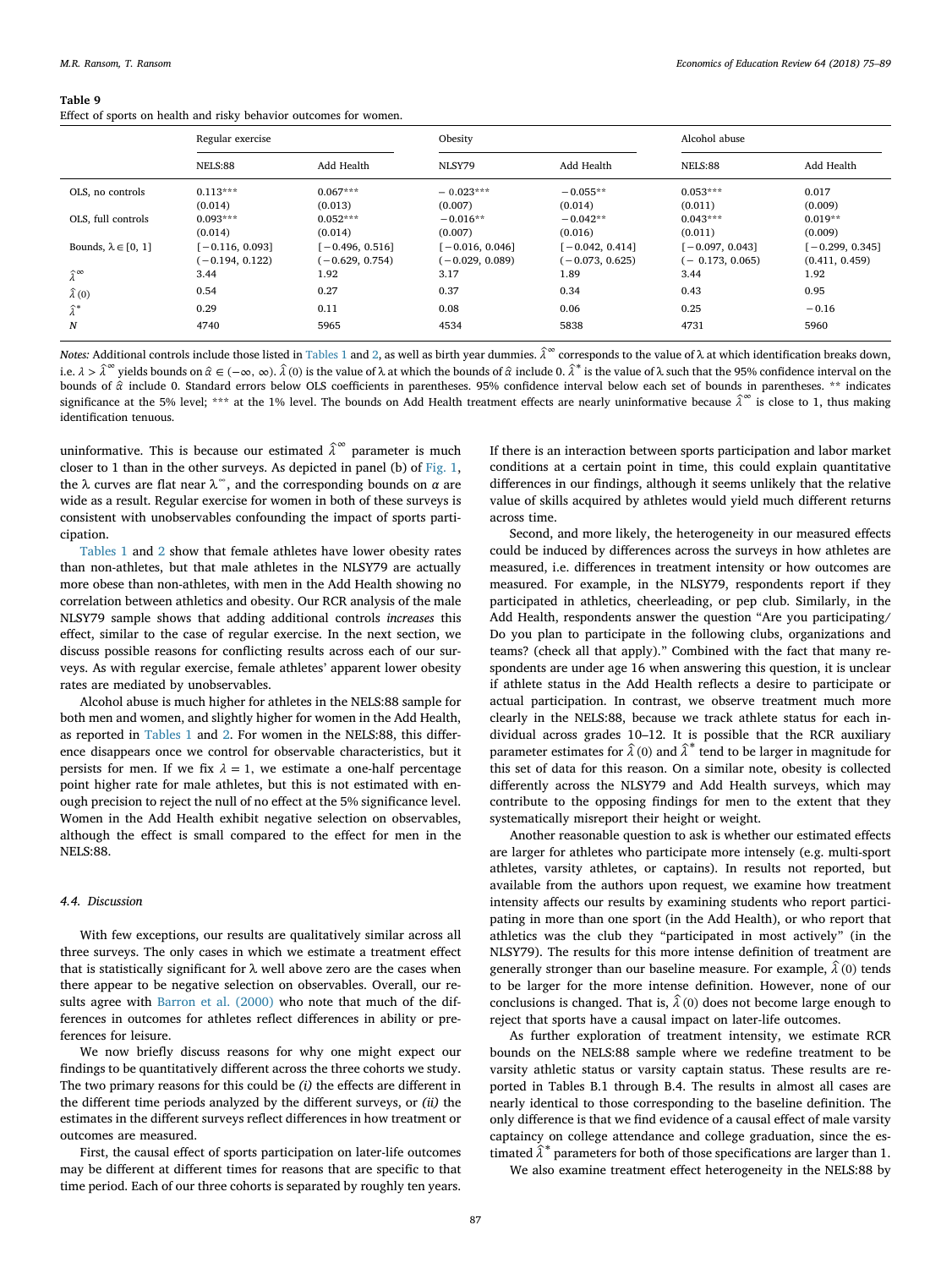estimating separate specifications where we interact African American status with athlete status (see also Eide & Ronan, 2001). $^{17}$  We find very little heterogeneity in this dimension, even in specifications that assume selection operates only on observables. Thus, the RCR results are unchanged.

Additionally, we conduct a separate analysis where we include only individuals who were 15, 16, or 17 in Wave I of the Add Health so as to reduce measurement error in athletics. Our hypothesis is that younger individuals in the Add Health may be participating in sports during middle school, which is a less competitive environment. This additional analysis reveals similar findings as the multi-sport athlete analysis.

## 5. Conclusion

We revisit the literature on the long-run effects of high school sports participation on educational attainment, labor market outcomes, and adult health behaviors. Many previous studies have found positive effects in each of these dimensions by either assuming that sports participation is exogenous (conditional on other observable characteristics) or by making use of instrumental variables that are unlikely to be valid.

We analyze three separate nationally representative longitudinal surveys that link participation in high school sports with later-life outcomes: the NLSY79, the NELS:88, and the Add Health. We employ an econometric technique that empirically tests the sensitivity of the selection on observables assumption and find that estimates of the returns to sports participation are highly sensitive to this assumption. Specifically, we find that, for most educational and labor market outcomes, if the correlation between sports participation and unobservables is only a fraction of the correlation between sports and observables, the effect of sports participation cannot be statistically differentiated from zero. Thus, we conclude that a causal effect of sports participation is unlikely and that most of the findings of the literature that report beneficial impacts represent the effect of selection into sports.<sup>18</sup>

There are two exceptions to this general statement: For men in the NELS:88 cohort, there is weak evidence that sports participation increases college attendance and graduation, although we cannot reject a null effect at the 5% significance level if  $\lambda = 1$ . We also find that female athletes of the NELS:88 cohort are slightly more likely to work full time.

Our analysis of health benefits of high school sports is also quite weak. However, results based on male samples from both the NELS:88 and the Add Health indicate a higher rate of regular adult exercise, and this effect is statistically significant and rather large. This is the only outcome for which we see a statistically significant impact in two different cohorts. Curiously, we also find a small, statistically significant increase in obesity for men in the NLSY79 sample. One possible explanation for this is a side effect of high-intensity weight training for male-only sports such as football.

Our largely null results inform the policy debate on high school sports by providing evidence against claims that sports foster skills that improve educational or labor market outcomes. However, despite having very little human capital value, sports may still have a place in high school as a social or cultural activity. We generally confirm the assertion of sports commentator Heywood Hale Broun, who said, "Sports reveals character, it doesn't build it" (Phillips, May 12, 1974).

#### Supplementary material

Supplementary material associated with this article can be found, in the online version, at 10.1016/j.econedurev.2018.04.002, https:// github.com/tyleransom/HS-sports-effects/releases.

#### References

- Altonji, J. G., Conley, T., Elder, T. E., & Taber, C. R. (2013). *Methods for using selection on observed variables to address selection on unobserved variablesWorking Paper*. Yale **University**
- Altonji, J. G., Elder, T. E., & Taber, C. R. (Elder, Taber, 2005a). An evaluation of instrumental variable strategies for estimating the effects of Catholic schooling. *Journal of Human Resources, 40*(4), 791–821. http://dx.doi.org/10.3368/jhr.XL.4.791.
- Altonji, J. G., Elder, T. E., & Taber, C. R. (Elder, Taber, 2005b). Selection on observed and unobserved variables: Assessing the effectiveness of Catholic schools. *Journal of Political Economy, 113*(1), 151–184. http://dx.doi.org/10.1086/426036.
- Anderson, D. J. (1998). "*If you let me play*"*: The e*ff*ects of participation in high school athletics on students*' *behavior and economic success*. Cornell University Ph.D. thesis.
- Anderson, D. J. (2001). '*If you let me play*'*: The e*ff*ects of participation in high school athletics on students*' *educational and labor market successWorking Paper*. University of New Mexico.
- Aucejo, E. M., & James, J. (2017). *Catching up to girls: Understanding the gender imbalance in educational attainment within raceWorking Paper*. Arizona State University and Cal Poly SLO.
- Barron, J. M., Ewing, B. T., & Waddell, G. R. (2000). The effects of high school athletic participation on education and labor market outcomes. *Review of Economics and Statistics, 82*(3), 409–421. http://dx.doi.org/10.1162/003465300558902.
- Case, A., & Paxson, C. (2008). Stature and status: Height, ability, and labor market outcomes. *Journal of Political Economy, 116*(3), 499–532. http://dx.doi.org/10.1086/ 589524.
- Clarke, P., & Ayres, I. (2014). The Chastain effect: Using Title IX to measure the causal effect of participating in high school sports on adult women's social lives. *Journal of Socio-Economics, 48*, 62–71. http://dx.doi.org/10.1016/j.socec.2013.11.001. Coleman, J. (1961). *The adolescent society.* Glencoe, Ill.: Free Press.
- Cuffe, H. E., Waddell, G. R., & Bignell, W. (2017). Can school sports reduce racial gaps in truancy and achievement? *Economic Inquiry, 55*(4), 1966–1985. http://dx.doi.org/ 10.1111/ecin.12452.
- Darling, N., Caldwell, L. L., & Smith, R. (2005). Participation in school-based extracurricular activities and adolescent adjustment. *Journal of Leisure Research, 37*(1), 51. http://dx.doi.org/10.1080/00222216.2005.11950040.
- Deming, D. J. (2017). The growing importance of social skills in the labor market. *Quarterly Journal of Economics, 132*(4), 1593–1640. http://dx.doi.org/10.1093/qje/  $q$ ix $022$ .
- Dick's Sporting Goods (2017). Sports matter. [Online; accessed 20-February-2017], http://www.sportsmatter.com/.
- Eccles, J. S., & Barber, B. L. (1999). Student council, volunteering, basketball, or marching band: What kind of extracurricular involvement matters? *Journal of Adolescent Research, 14*(1), 10–43. http://dx.doi.org/10.1177/0743558499141003.
- Eide, E. R., & Ronan, N. (2001). Is participation in high school athletics an investment or a consumption good?: Evidence from high school and beyond. *Economics of Education Review, 20*(5), 431–442. http://dx.doi.org/10.1016/S0272-7757(00)00033-9.
- Ewing, B. T. (1998). Athletes and work. *Economics Letters, 59*(1), 113–117. http://dx.doi. org/10.1016/S0165-1765(98)00006-8.
- Ewing, B. T. (2007). The labor market effects of high school athletic participation: Evidence from wage and fringe benefit differentials. *Journal of Sports Economics, 8*(3), 255–265. http://dx.doi.org/10.1177/1527002505279348.
- Fair, R., & Champa, C. (2017). *Estimated costs of contact in men*'*s collegiate sportsDiscussion Paper 2101R*. Cowles Foundation.
- Gorry, D. (2016). Heterogenous effects of sports participation on education and labor market outcomes. *Education Economics, 24*(6), 622–638. http://dx.doi.org/10.1080/ 09645292.2016.1143452.
- Heckman, J. J. (1979). Sample selection bias as a specification error. *Econometrica, 47*(1), 153–161. http://dx.doi.org/10.2307/1912352.
- Krauth, B. (2016). Bounding a linear causal effect using relative correlation restrictions. *Journal of Econometric Methods, 5*(1), 117–141. http://dx.doi.org/10.1515/jem-2013- 0013.
- Krueger, A. B. (1999). Experimental estimates of education production functions. *Quarterly Journal of Economics, 114*(2), 497–532. http://dx.doi.org/10.1162/ 003355399556052.
- Leeds, M. A. (2015). Youth sports and the accumulation of human capital. *IZA World of Labor, 129*, 1–10. http://dx.doi.org/10.15185/izawol.129.
- Leeds, M. A., & von Allmen, P. (2014). *The economics of sports.* Moston, MA: Pearson.
- Leeds, M. A., Miller, C., & Stull, J. (2007). Interscholastic athletics and investment in human capital. *Social Science Quarterly, 88*(3), 729–744. http://dx.doi.org/10.1111/j. 1540-6237.2007.00480.x.
- Lipscomb, S. (2007). Secondary school extracurricular involvement and academic achievement: A fixed effects approach. *Economics of Education Review, 26*(4), 463–472. http://dx.doi.org/10.1016/j.econedurev.2006.02.006.
- Miller, K. E., Farrell, M. P., Sabo, D. F., Barnes, G. M., & Melnick, M. J. (1999). Sports, sexual behavior, contraceptive use, and pregnancy among female and male high school students: Testing cultural resource theory. *Sociology of Sport Journal, 16*(4), 366–387. http://dx.doi.org/10.1123/ssj.16.4.366.

<sup>&</sup>lt;sup>17</sup> Gorry (2016) examines heterogeneity in the effect of sports by gender and socioeconomic status. She does not find a statistically significant causal impact of sports on labor market outcomes, but does find a positive causal effect of sports on academic performance, particularly for low-achieving individuals. She uses instrumental variables to identify causality.

<sup>18</sup> An important exception is Stevenson (2010), who convincingly leverages a natural experiment, but whose results are small in magnitude and may not generalize to other contexts.